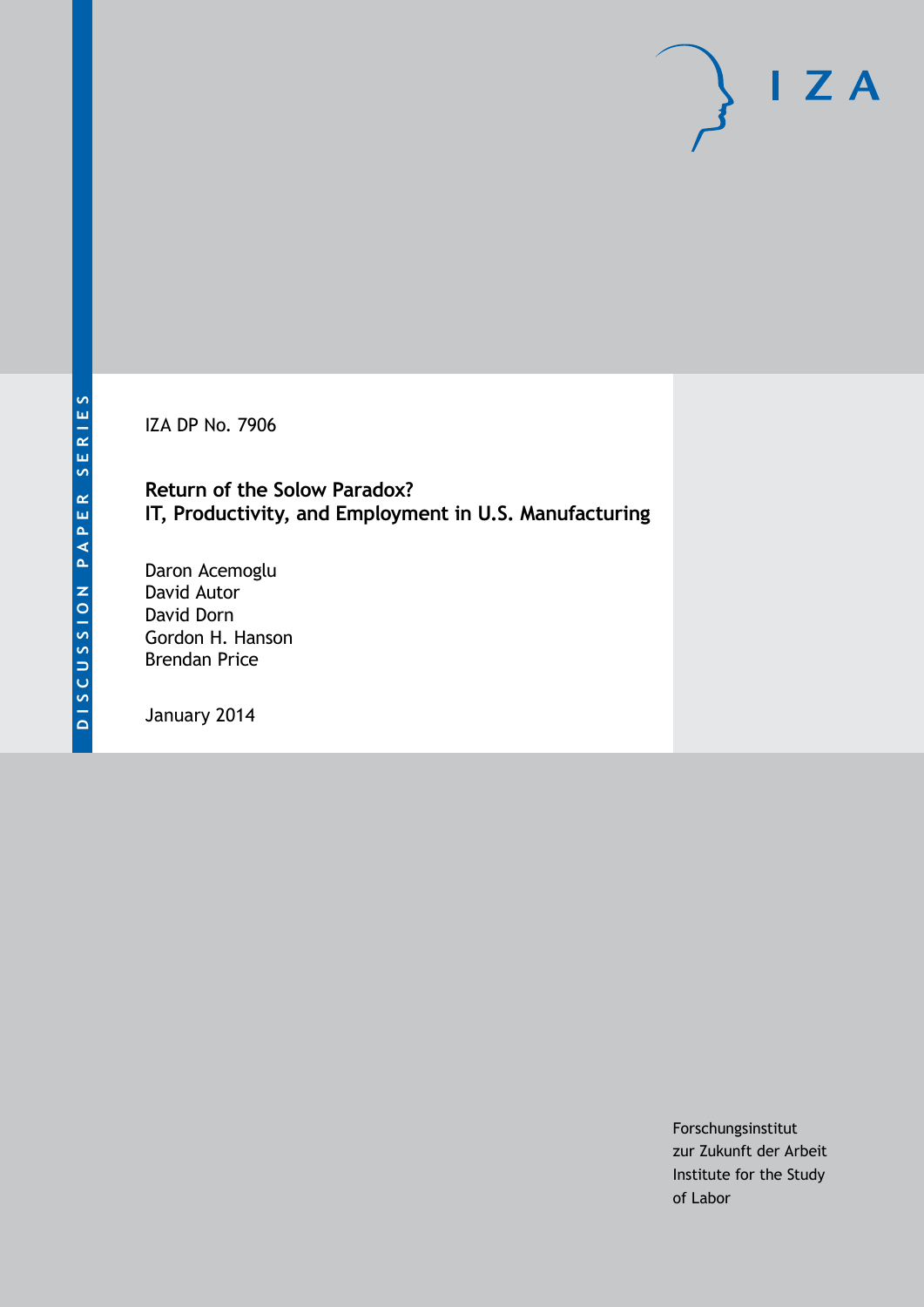# **Return of the Solow Paradox? IT, Productivity, and Employment in U.S. Manufacturing**

## **Daron Acemoglu**

*MIT, CIFAR, NBER and IZA*

# **David Autor**

*MIT, NBER and IZA*

## **Gordon H. Hanson**

*UCSD, NBER and IZA*

#### **Brendan Price** *MIT*

**David Dorn** *CEMFI and IZA*

> Discussion Paper No. 7906 January 2014

> > IZA

P.O. Box 7240 53072 Bonn Germany

Phone: +49-228-3894-0 Fax: +49-228-3894-180 E-mail: [iza@iza.org](mailto:iza@iza.org)

Any opinions expressed here are those of the author(s) and not those of IZA. Research published in this series may include views on policy, but the institute itself takes no institutional policy positions. The IZA research network is committed to the IZA Guiding Principles of Research Integrity.

The Institute for the Study of Labor (IZA) in Bonn is a local and virtual international research center and a place of communication between science, politics and business. IZA is an independent nonprofit organization supported by Deutsche Post Foundation. The center is associated with the University of Bonn and offers a stimulating research environment through its international network, workshops and conferences, data service, project support, research visits and doctoral program. IZA engages in (i) original and internationally competitive research in all fields of labor economics, (ii) development of policy concepts, and (iii) dissemination of research results and concepts to the interested public.

<span id="page-1-0"></span>IZA Discussion Papers often represent preliminary work and are circulated to encourage discussion. Citation of such a paper should account for its provisional character. A revised version may be available directly from the author.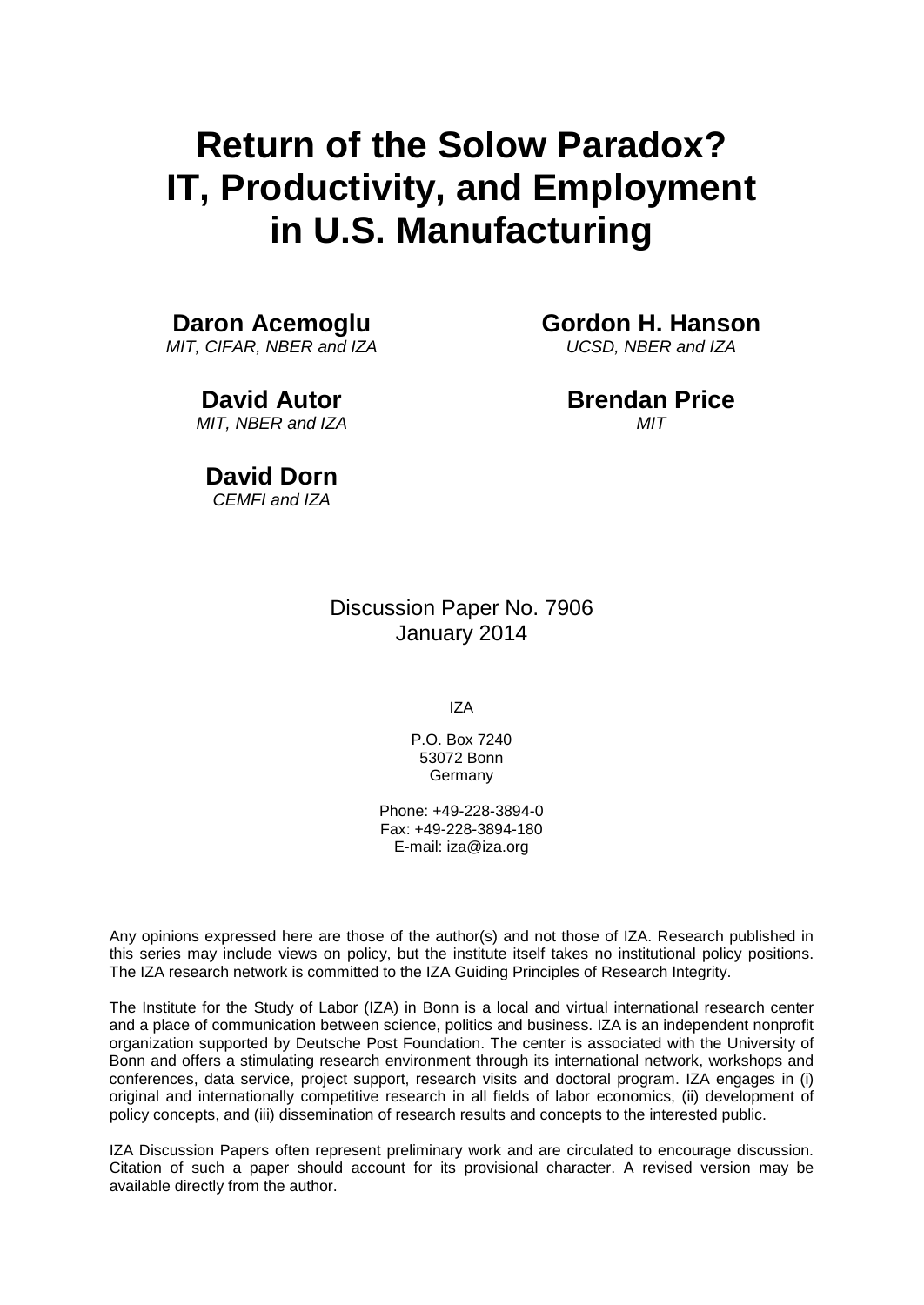IZA Discussion Paper No. 7906 January 2014

# **ABSTRACT**

# **Return of the Solow Paradox? IT, Productivity, and Employment in U.S. Manufacturing[\\*](#page-1-0)**

An increasingly influential "technological-discontinuity" paradigm suggests that IT-induced technological changes are rapidly raising productivity while making workers redundant. This paper explores the evidence for this view among the IT-using U.S. manufacturing industries. There is some limited support for more rapid productivity growth in IT-intensive industries depending on the exact measures, though not since the late 1990s. Most challenging to this paradigm, and our expectations, is that output contracts in IT-intensive industries relative to the rest of manufacturing. Productivity increases, when detectable, result from the even faster declines in employment.

JEL Classification: O3, J2, L6

Keywords: employment, IT capital, productivity, Solow paradox

Corresponding author:

David Dorn CEMFI Casado del Alisal 5 28014 Madrid Spain E-mail: [dorn@cemfi.es](mailto:dorn@cemfi.es)

\* Forthcoming in *American Economic Review Papers & Proceedings*. We thank Eli Berman, Susan Houseman, Stephen Machin, Kenneth Troske, and seminar participants at the AEA session for valuable comments and assistance with data. Acemoglu and Autor acknowledge financial support from the Sloan Foundation (Grant 2011-10-12). Autor and Hanson acknowledge funding from the National Science Foundation (Grant SES-1227334). Dorn acknowledges funding from the Spanish Ministry of Science and Innovation (ECO2010-16726 and JCI2011-09709). Price acknowledges financial support from the Hewlett Foundation.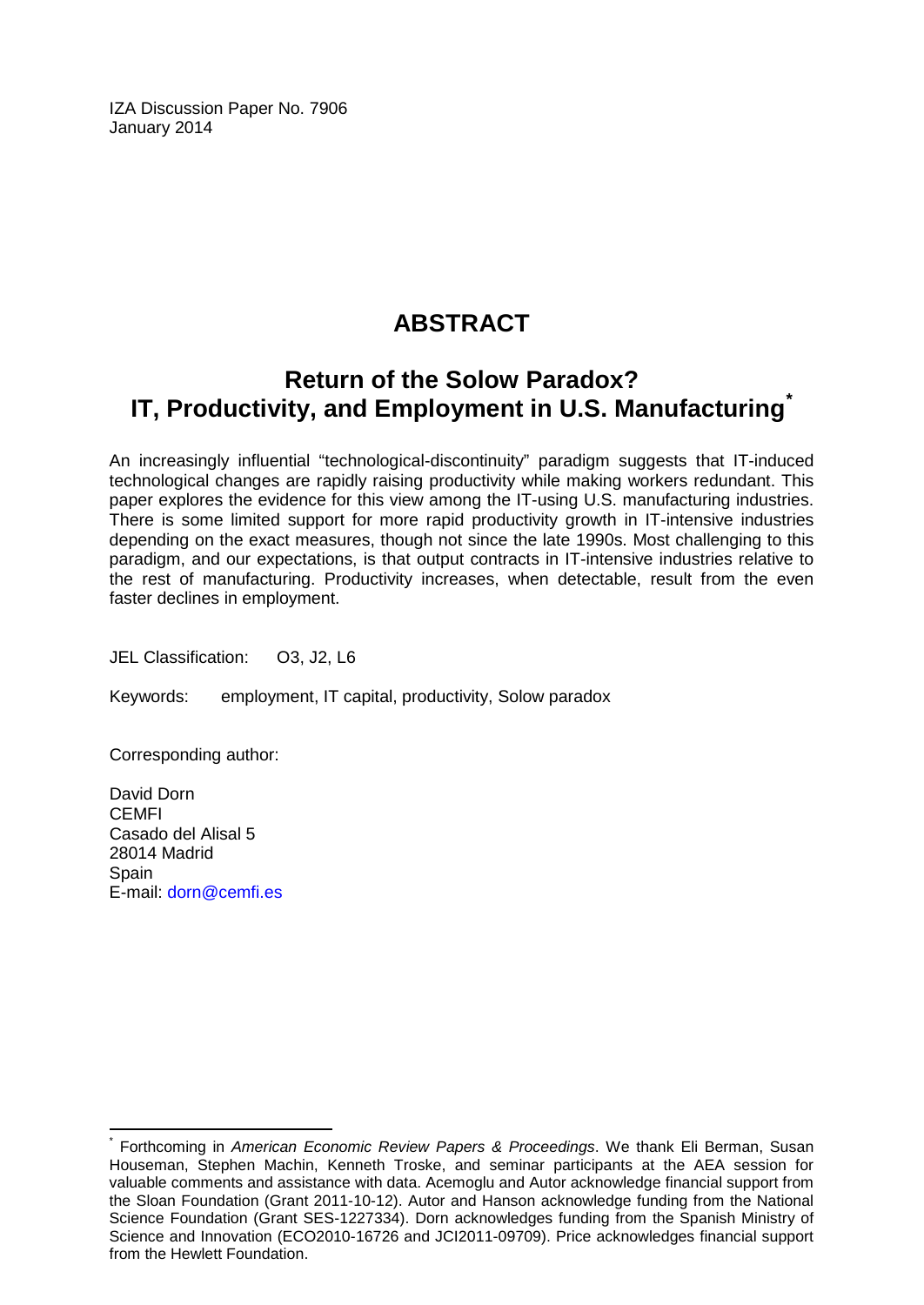An increasingly popular "technological-discontinuity" paradigm, powerfully articulated in Brynjolfsson and McAfee (2011), argues that U.S. workplaces have been, and will continue to be, automated and transformed by information technology (IT) capital. Two implications of this transformation are emphasized. First, all sectors—but particularly IT-intensive sectors—are experiencing major increases in productivity. Thus, Solow's paradox is long since resolved: computers are now everywhere in our productivity statistics.<sup>1</sup> Second, IT-powered machines will increasingly replace workers, ultimately leading to a substantially smaller role for labor in the workplace of the future.

Adding urgency to this argument, labor's share of national income has fallen in numerous developed and developing countries over roughly the last three decades, a phenomenon that Karabarbounis and Neiman (forthcoming) attribute to IT-enabled declines in the relative prices of investment goods. And many scholars have pointed to the seeming "decoupling" between robust U.S. productivity growth and sclerotic or negligible growth rates of median U.S. worker compensation (Fleck, Glaser and Sprague 2011) as evidence that the "race against the machine" has already been run—and that workers have lost.

This paper provides a simple evaluation of this viewpoint using detailed data from the U.S. manufacturing sector. We find, unexpectedly, that earlier "resolutions" of the Solow paradox may have neglected certain paradoxical features of IT-associated productivity increases, at least in U.S. manufacturing. First, focusing on IT-using (rather than IT-producing) industries, the evidence for faster productivity growth in more IT-intensive industries is somewhat mixed and depends on the measure of IT intensity used. There is also little evidence of faster productivity growth in ITintensive industries after the late 1990s. Second and more importantly, to the extent that there is more rapid growth of labor productivity  $(\ln(Y/L))$  in IT-intensive industries, this is associated with declining *output*  $(\ln Y)$  and even more rapidly declining employment  $(\ln L)$ . If IT is indeed increasing productivity and reducing costs, at the very least it should also increase output in ITintensive industries. As this does not appear to be the case, the current resolution of the Solow paradox does not appear to be what adherents of the technological-discontinuity view had in mind.

#### 1 Information Technology and Labor Productivity

We employ the NBER-CES Manufacturing Industry Database, sourced from the Annual Survey of Manufacturers (Becker, Gray and Marvakov 2013), to estimate and plot a set of simple, descriptive regressions that chart the relationship between IT investment and industry-level outcomes for the time period 1980 through 2009. Our regression model takes the form

$$
\log Y_{jt} = \gamma_{\mathbf{j}} + \delta_{\mathbf{t}} + \sum_{t=81}^{09} \beta_t \times IT_j + e_{jt},\tag{1}
$$

<sup>&</sup>lt;sup>1</sup>Robert Solow's comment on computers appears in his 1987 New York Times Book Review article: "...what everyone feels to have been a technological revolution, a drastic change in our productive lives, has been accompanied everywhere, including Japan, by a slowing-down of productivity growth, not by a step up. You can see the computer age everywhere but in the productivity statistics."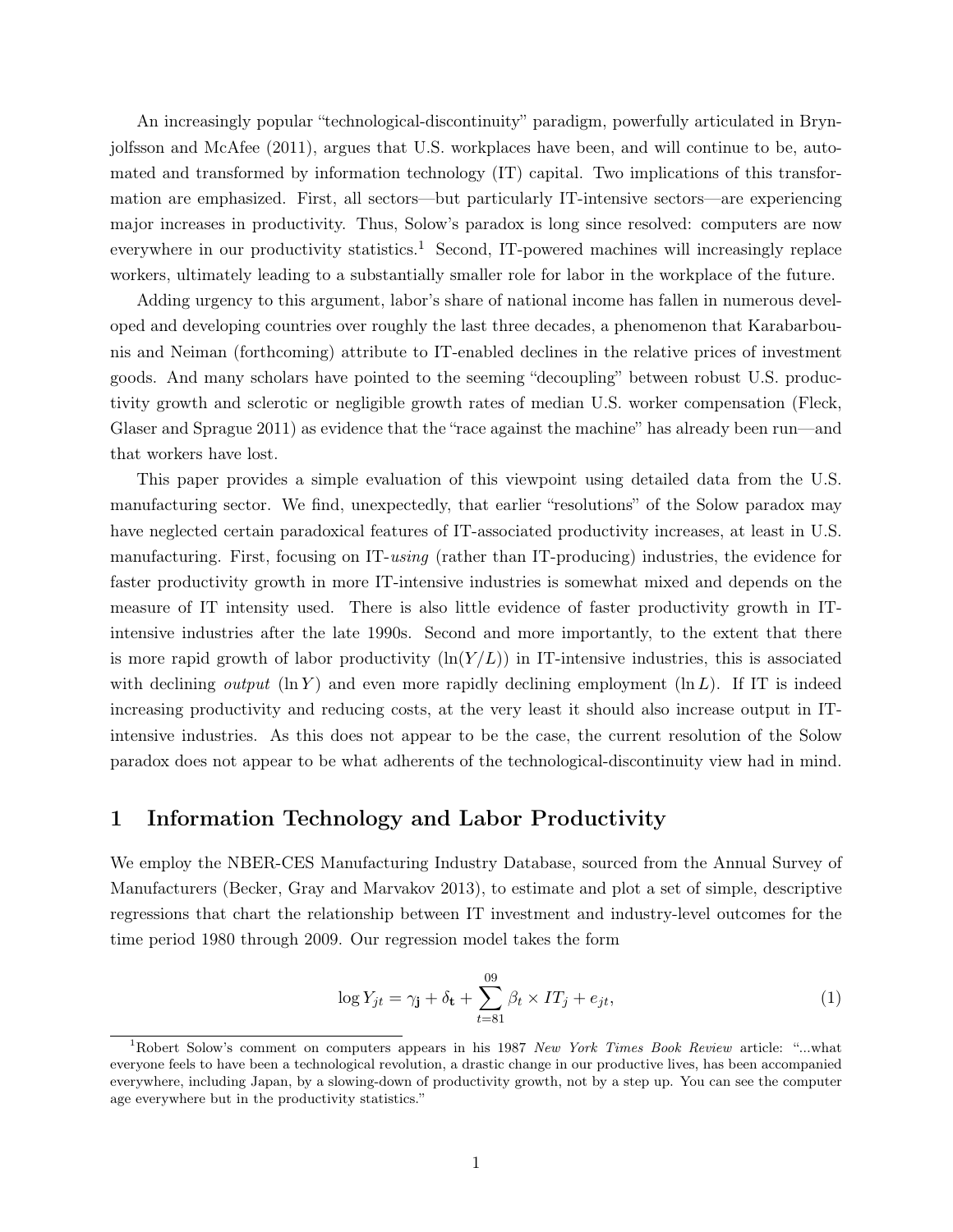where Y is an outcome variable (expressed in log points),  $\gamma$  is a vector of industry fixed effects,  $\delta$  is a vector of time dummies,  $IT$  is a static measure of industry IT-intensity, and  $e$  is an error term. This specification normalizes the coefficient on the IT variable to zero in the base year, and hence the series  $\{\beta_{81}, \beta_{82}, ..., \beta_{09}\}$  may be read as the level of the coefficient on IT in each subsequent year relative to 1980. Following Berman, Bound and Griliches (1994) and Autor, Katz and Krueger (1998), we measure IT intensity as the ratio of industry computer (IT) expenditures to total capital expenditures.<sup>2</sup>

Figure 1A, which plots the over-time relationship between IT-intensity and the log of real shipments per worker (our preferred productivity measure),<sup>3</sup> shows a dramatic differential rise in output per worker in IT-intensive industries throughout the entire 1980 through 2009 period. But crucially, this pattern is almost entirely driven by the computer-producing sector (NAICS 334).<sup>4</sup> Across the entire manufacturing sector, industries that had a one standard deviation higher rate of IT investment over the sample period saw differential productivity gains averaging a remarkable 10 log points per decade between 1980 and 2009. Excluding computer-producing industries, however, results in a murkier picture. There is some differential productivity growth in IT-intensive industries in the late 1990s, but this effect is very small (on the order of a few percentage points at its peak) and subsides after 2001. By 2009, there is no net relative productivity gain in IT-intensive industries over the full sample period.

This productivity growth pattern is unexpected in light of the earlier resolution of the Solow Paradox (e.g., Oliner and Sichel, 2000). One possible explanation is that our focus on manufacturing is misplaced—perhaps the productivity gains from IT investments are taking place elsewhere. While our data do not allow us to exclude this possibility, earlier evidence from Stiroh (2002) suggests that the IT-driven productivity growth in the 1990s was not specific to non-manufacturing and may in fact have been more pronounced in manufacturing. Moreover, productivity growth in U.S. manufacturing has generally exceeded that outside of manufacturing for many decades, and this productivity growth differential rose sharply during the 1990s (Fleck, Glaser and Sprague  $2011$ ).<sup>5</sup>

A second category of explanation for these unexpected results is that our measure of IT investment, constructed by averaging computer investment data from 1977 through 2007, misses the mark.

<sup>&</sup>lt;sup>2</sup>Specifically, we compute this ratio in 1977, 1982, 1987, 1992, 2002 and 2007 (no 1997 measure is available), take the average across these six data points (placing slightly greater weight on the last two periods to compensate for the absence of the 1997 measure), and standardize the result so that the final measure has zero mean and unit standard deviation across employment-weighted industries.

<sup>&</sup>lt;sup>3</sup>We choose this productivity construct because it is unaffected by the choice of deflators for intermediate inputs: if the productivity of a dollar of IT investment rises over time due to IT quality improvements, this should raise shipments in IT-using industries. By contrast, the effect of rising IT quality on value-added and TFP in IT-using industries is ambiguous. Nevertheless, results using value added measures are very similar and are not shown to conserve space (see Figure A6 of the online appendix).

<sup>4</sup>Our focus on NAICS 334 follows Houseman, Bartik and Sturgeon (2013), who underscore that the relatively robust growth of productivity and value-added in U.S. manufacturing over the last two decades is substantially driven by IT-producing industries. What Figure 1A contributes to this discussion is the finding that outside of the IT-producing industries, there is little relationship between IT investments and productivity growth.

 $5$ Table 2 of Stiroh (2002) shows somewhat slower differential productivity growth of IT-intensive industries relative to 1987-1995 when durable goods manufacturing is excluded from the sample (compare columns 4 and 5 in the upper panel), though the pattern is reversed when the comparison is to 1977-1995 in the second panel.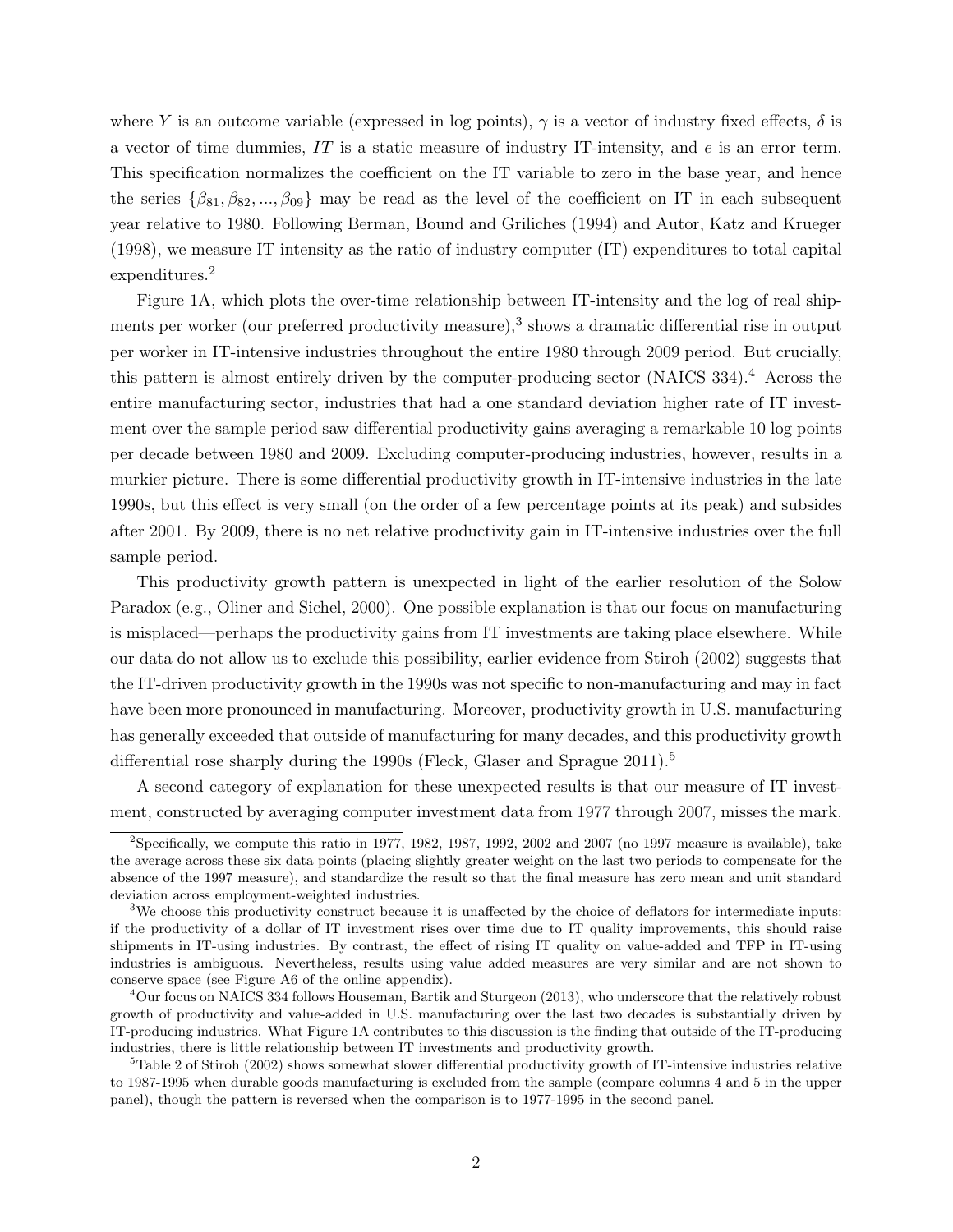

Figure 1: IT Intensity and Log Real Shipments per Worker, 1980-2009 Panel A: n=387 manufacturing industries (n=359 when excluding computer-producing industries). IT intensity is defined as the ratio of computer investments to total investments, averaged over 1977- 2007. Panel B: n=120 non-computer-producing industries comprising SIC 34-38. The two Computer Investment series in Panel B define IT intensity as in Panel A, using data from the indicated years. The Technology Usage series defines IT intensity as the employment-weighted share of 17 advanced technologies used by plants within the industry. IT measures are normalized to have zero mean and unit standard deviation. Regressions are employment weighted and include industry and year fixed effects. Confidence intervals are based on standard errors clustered by industry.

Plausibly, an IT investment measure that focused on the most recent years of IT investments—rather than averaging over three decades—might prove more predictive of recent industry-level productivity growth since such a measure would better reflect the current locus of the IT frontier. We explore this possibility in Figure A1 of the online appendix by plotting the over-time relationship between labor productivity and IT investment in non-computer-producing industries using three different vintages of IT investment measures, corresponding to averages of 1977 and 1982, 1987 and 1992, and 2002 and 2007 investments, as well as our preferred measure from panel A, which is simply the weighted average of all six years of investment data. This analysis does not lend support to the hypothesis that our primary IT measure is "out of date." Indeed, the strongest predictor of industry relative productivity growth during the 1990s is the 1977/1982 investment measure, whereas the most recent measure (from 2002/2007) is the weakest predictor. Moreover, none of these measures predicts relative productivity growth in IT-intensive industries during the 2000s.

A further concern with our simple IT investment measure is that it may fail to capture recent innovations in IT that are embodied in newer manufacturing technologies, such as computer numerically controlled machinery, pick and place robots, automated guided vehicle systems, material working lasers, etc. To explore this possibility, we exploit data from the Census Bureau's Survey of Manufacturing Technology (SMT) conducted in 1988 and 1993, and previously used by Doms, Dunne and Troske (1997), which surveyed plants about their use of seventeen advanced manufacturing technologies. Specifically, we reestimate equation (1) while replacing the computer investment measure with a SMT-based measure of the employment-weighted mean fraction of the seventeen technologies in use across plants in the 120 4-digit industries for which they are available (averaging over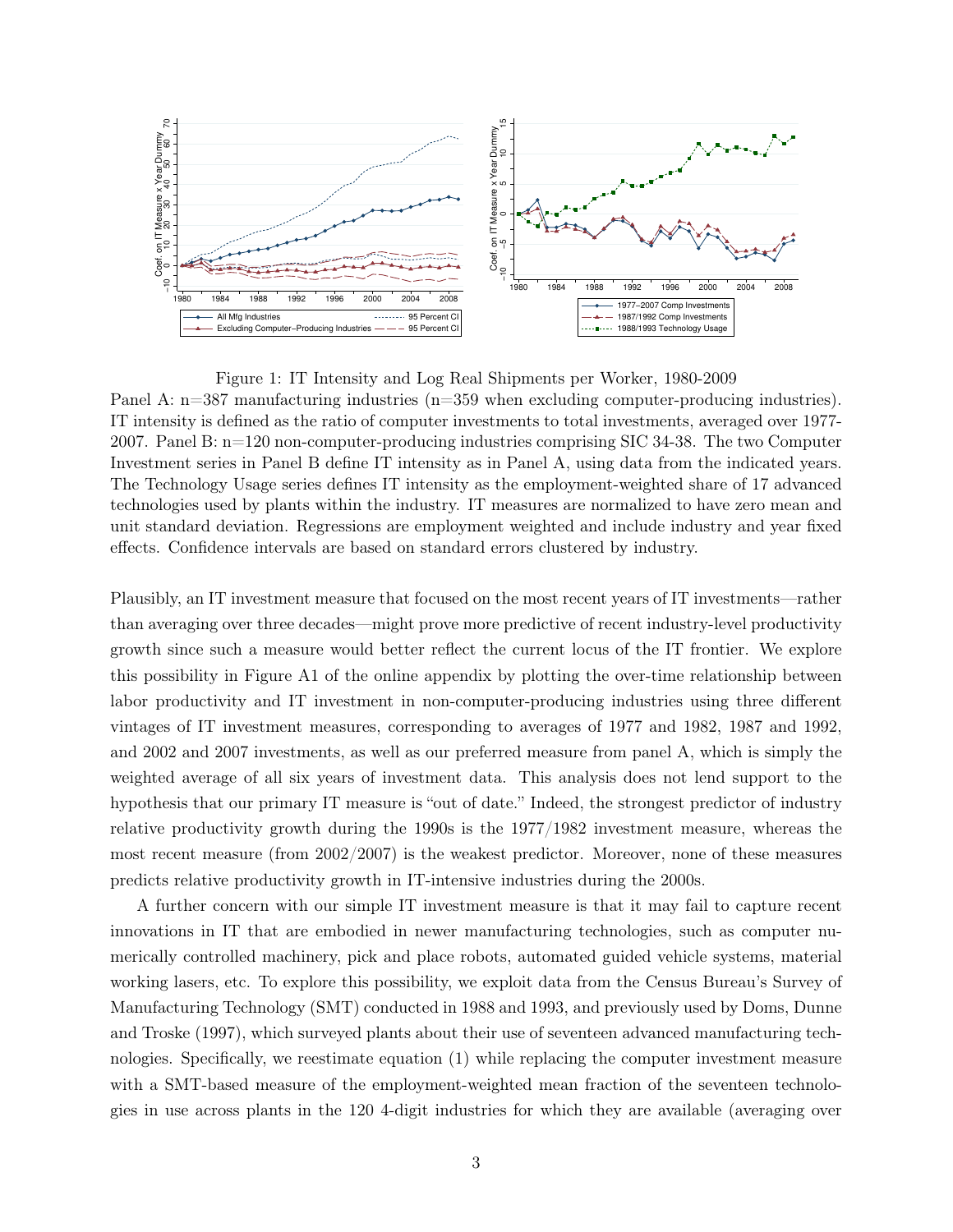1988 and 1993). We exclude computer-producing industries from this analysis (and all subsequent analyses), since our focus is on *induced* productivity gains in IT-using industries. Figure 1B, which plots these estimates, documents that labor productivity rose relatively rapidly in SMT-intensive manufacturing industries during the 1980s and 1990s. As with the computer investment measure, however, the relationship between SMT technology adoption and industry-level labor productivity plateaus in the late 1990s, and shows little further relative gain in labor productivity after 1999.

The SMT survey was only administered to plants in five major high-tech sectors (SICs 34– 38)—presumably those sectors where the seventeen manufacturing technologies studied were most applicable.<sup>6</sup> To check whether our main results for computer investment carry over to this restricted set of sectors, we reestimate our prior (Figure 1A) model using only these five high-tech sectors (excluding computer-producing industries), applying two vintages of the computer investment measure: our main measure using data from 1977 through 2007; and a measure that uses only investment data from 1987 and 1992, chosen to parallel the SMT's survey years of 1988 and 1993. These estimates, also plotted in Figure 1B, indicate that the computer investment measure is a weaker predictor of productivity growth in these five high-tech sectors than is the SMT-based measure. However, neither the SMT nor the computer investment measure predicts a differential rise in productivity in IT-intensive industries after the late 1990s.

In sum, our evidence so far suggests very limited IT-driven productivity growth in computerintensive manufacturing industries, with the contrasting result of more rapid productivity growth in industries using advanced manufacturing technologies more intensively. Different measures of IT intensity thus appear to give different results. Our result based on advanced technologies may suggest that adoption of high-tech, IT-related capital has contributed to rapid productivity growth in manufacturing, but our subsequent results cast doubt on this interpretation.

## 2 What Drives Rising Y/L—The Numerator or the Denominator?

Since our measure of labor productivity equals the log ratio of gross output to payroll employment, the positive relationship we detect in Figure 1 between industry IT and output per worker during the 1990s implies that industry output is rising proportionately faster than employment in IT-intensive industries. But it does not reveal whether either output is rising faster or employment is falling faster relative to non-IT-intensive industries.

We thus explore these two outcomes (output and employment) separately in the remaining figures. Under the assumption that IT-intensive industries are seeing improvements in technology and automation and reductions in production costs, we would expect them to experience a relative expansion in output. The implications for employment are of course ambiguous—and this could make the labor productivity measure somewhat more difficult to interpret—because these industries may be shedding labor as they automate, but may also increase employment as they expand.

<sup>&</sup>lt;sup>6</sup>These SICs are fabricated metal products, non-electrical machinery, electrical and electronic equipment, transportation equipment, and instruments and related products industries.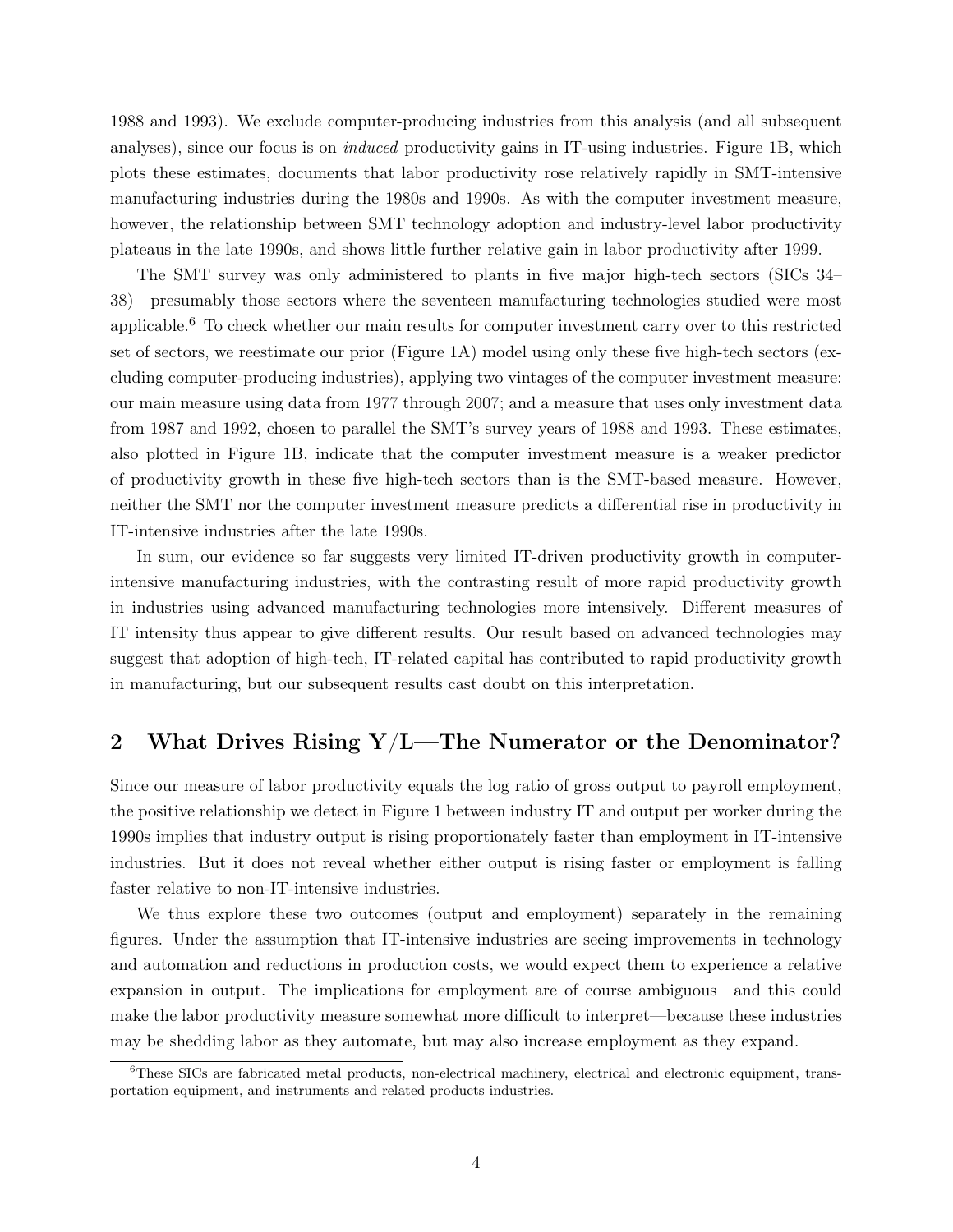

Figure 2: IT Intensity and Log Real and Nominal Shipments, 1980-2009 Panel A: n=359 non-computer-producing manufacturing industries, and IT intensity is based on 1977-2007 computer investments. Panel B: n=120 non-computer-producing industries in SIC 34- 38, and IT intensity is based on 1988/1993 technology usage. Real shipments are computed using industry-specific price deflators.

Figure 2A examines the numerator of this ratio, the logarithm of shipments, measured either as real or nominal shipments, using our 1977–2007 measure of computer investments. The relationship between IT-intensity and industry shipments is almost precisely the opposite of expectations: both real and nominal shipments rise at best modestly in IT-intensive industries (relative to non-IT-intensive industries) during the 1980s and then commence a relative decline in the 1990s that accelerates in the 2000s. Thus, relative output growth in IT-intensive industries begins to fall exactly when the IT-productivity payoff is thought to have materialized. While it could be that demand for the output of IT-intensive industries is price inelastic, this would not explain why real shipments decline. If, on the other hand, IT-intensive industries have upgraded their quality relative to other industries and this is not fully captured by the industry price deflators, this mismeasurement could explain the decline in real shipments but not the decline in nominal shipments. The two sets of results together defy a simple explanation.

We repeat this exercise in Figure 2B using the embodied IT capital measures from the SMT database. Though we detected above a more robustly positive relationship between use of advanced manufacturing technologies and growth in output per worker, Figure 2B makes clear that this pattern is not driven by rising relative output in SMT-intensive industries. Instead, real (and nominal) shipments in industries that heavily adopted these technologies also exhibit a sharp relative decline between 1992 and 1996, with no rebound thereafter.

The combination of rising log output per worker and falling log output in IT-intensive industries implies that log employment must have fallen even more rapidly than output in these industries, a reality confirmed by Figure 3. Whether measured by total employment or by the real wage bill, labor input in technology intensive industries declined sharply from the early 1990s through the early 2000s (in relative terms), and then roughly held steady during the 2000s. Thus, the flattening relationship between IT investments—measured either as computer investments (panel A) or usage of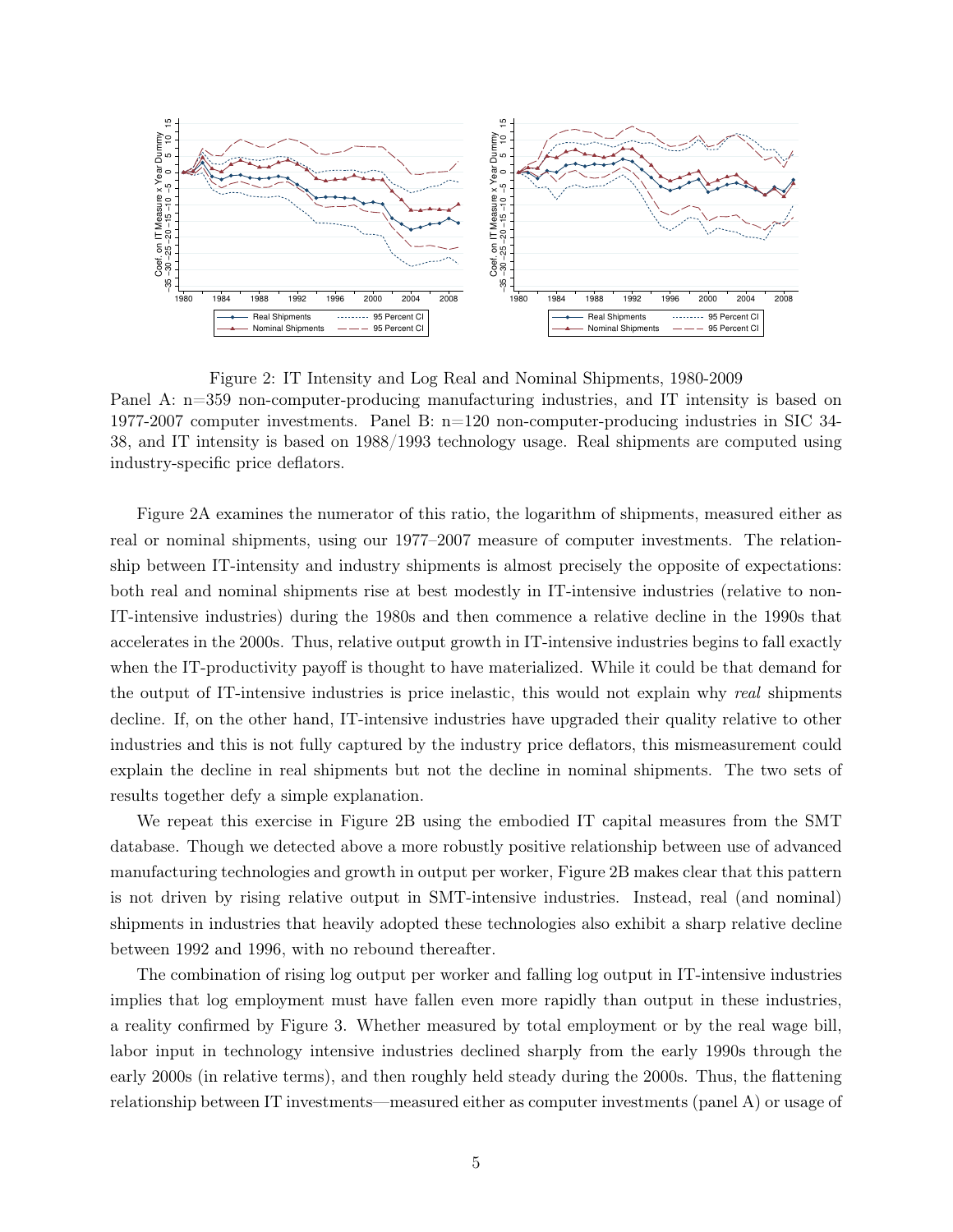

Figure 3: IT Intensity and Log Employment and Real Wage Bill, 1980-2009 Panel A: n=359 non-computer-producing manufacturing industries, and IT intensity is based on 1977-2007 computer investments. Panel B: n=120 non-computer-producing industries in SIC 34-38, and IT intensity is based on 1988/1993 technology usage.

advanced manufacturing technologies (panel B)—and labor productivity in the 2000s is proximately explained by the cessation of relative employment declines in these industries. Though one can read this evidence as corroborating the "worker-less workplace" narrative of recent technological change, the timing appears wrong: relative employment declines in technology-intensive industries halted or modestly reversed from 2000 forward, which is inconsistent with the premise that IT has contributed to the slackening of labor demand in the new millennium.

### 3 Conclusion

This paper documents a pattern of growth among IT-using manufacturing industries that stands in contrast to the powerful and intuitively appealing view that IT is making workers redundant through outsized productivity gains. While we find some evidence of differential productivity growth in ITintensive manufacturing industries, this depends on the measure of IT intensity and is never visible after the late 1990s. More importantly, when present, it is driven by declining relative output accompanied by even more rapid declines in employment. It is difficult to square these output declines with the notion that computerization and IT embodied in new equipment are driving a productivity revolution, at least in U.S. manufacturing. It may well be that IT-induced technological changes are transforming non-manufacturing, or that they are so widespread as to be taking place rapidly even in non-IT-intensive industries. But at the very least, our evidence suggests that the previouslyproposed resolutions of the Solow Paradox need to be critically examined, and that proponents of the technological-discontinuity view need to provide more direct evidence of the IT-induced transformation in the U.S. economy. Prior declarations of the death of the Solow Paradox may have been premature.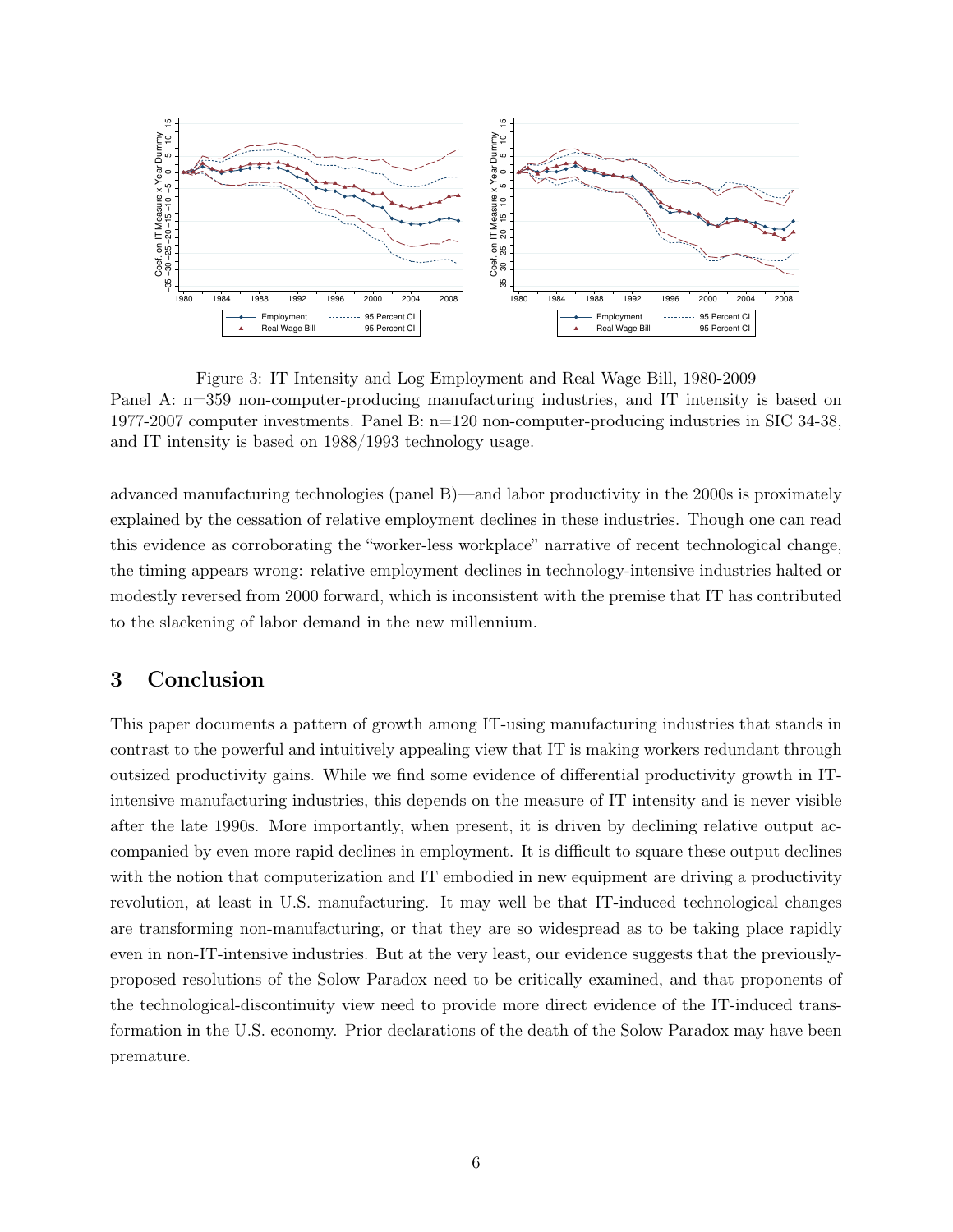#### 4 References

Acemoglu, Daron, David Autor, David Dorn, Gordon Hanson, and Brendan Price. 2013. "Import Competition and the Great US Employment Sag of the 2000s." Mimeo.

Autor, David, David Dorn, and Gordon Hanson. 2013. "The China Syndrome: Local Labor Market Effects of Import Competition in the United States." American Economic Review, 103(6), 2121-2168.

Autor, David H., Lawrence F. Katz and Alan B. Krueger, 1998. "Computing Inequality: Have Computers Changed the Labor Market?" Quarterly Journal of Economics, 113 (4), November, 1169– 1214.

Becker, Randy, Wayne Gray, and Jordan Marvakov. 2013. "NBER-CES Manufacturing Industry Database." National Bureau of Economic Research. http://www.nber.org/nberces (accessed March 23, 2013).

Berman, Eli, John Bound, and Zvi Griliches. 1994. "Changes in the Demand for Skilled Labor Within U.S. Manufacturing Industries: Evidence from the Annual Survey of Manufacturing." Quarterly Journal of Economics, 109(2), 367–397.

Brynjolfsson, Erik and Andrew McAfee. 2011. Race Against the Machine. Lexington, MA: Digital Frontier Press.

Doms, Mark, Timothy Dunne, and Kenneth R. Troske. 1997. Workers, Wages, and Technology. Quarterly Journal of Economics, 112(1), 253-290.

Fleck, Susan, John Glaser, and Shawn Sprague. 2011. "The Compensation-Productivity Gap: A Visual Essay." Monthly Labor Review, January, 57-69.

Houseman, Susan N., Timothy Bartik, and Timothy Sturgeon. 2013. "Measuring Manufacturing: Problems of Interpretation and Biases in the U.S. Statistics." Mimeo, Upjohn Institute.

Karabarbounis, Loukas and Brent Neiman. Forthcoming. "The Global Decline of the Labor Share." Quarterly Journal of Economics.

Oliner, Stephen D. and Daniel E. Sichel. 2000. "The Resurgence of Growth in the Late 1990s: Is Information Technology the Story?" Journal of Economic Perspectives, 14(4), 3-22.

Solow, Robert. 1987. "We'd better watch out." New York Times Book Review, July 12, p 36.

Stiroh, Kevin J. 2002. "Information Technology and the U.S. Productivity Revival: What Do the Industry Data Say?" American Economic Review, 92(5), 1559–1576.

### 5 Appendix

#### 5.1 Data Construction: Employment, Output, and Productivity

Our industry-level employment, output, and productivity outcomes are derived from the NBER-CES Manufacturing Industry Database, which is based largely on the Annual Surveys of Manufacturing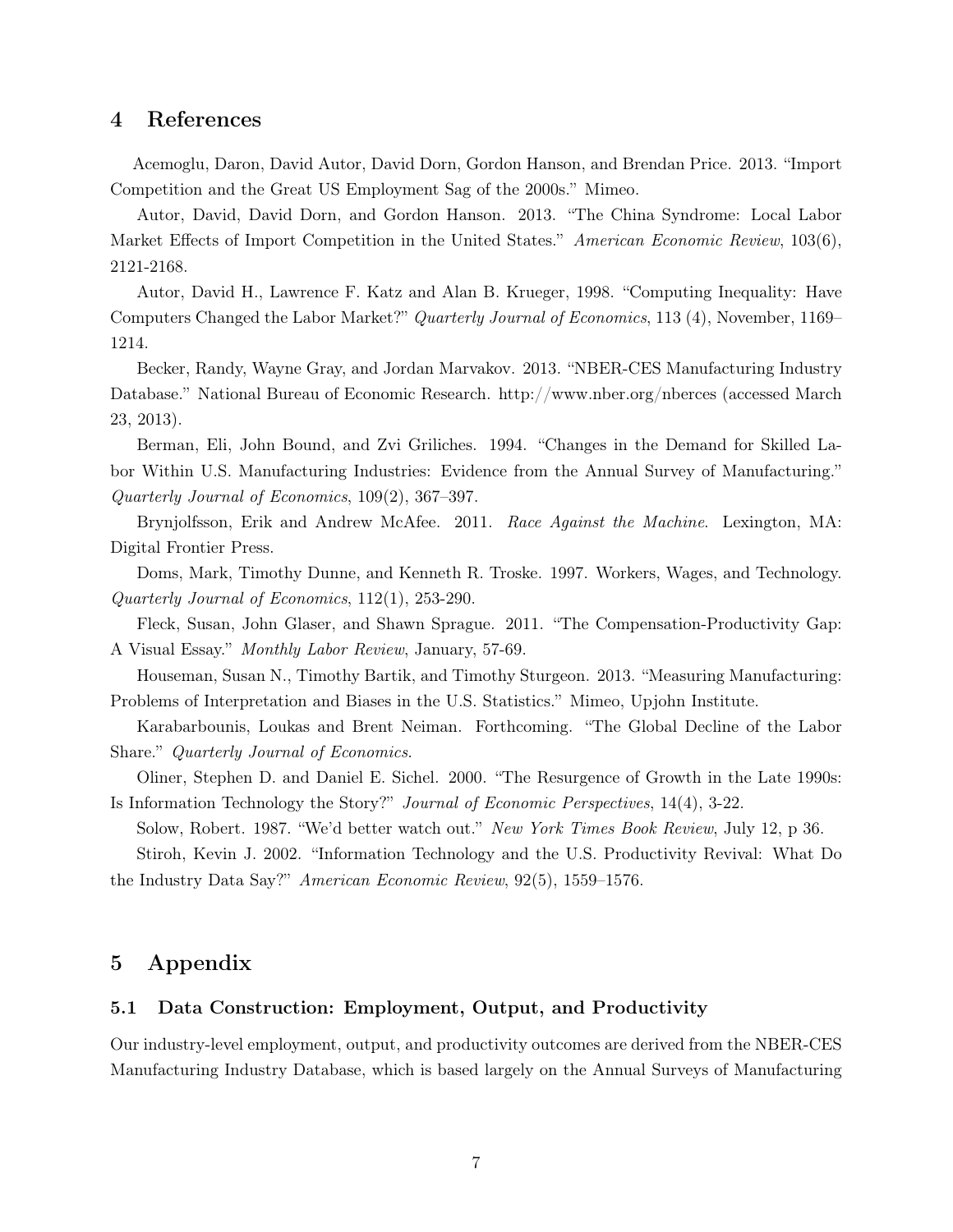(Becker, Gray and Marvakov 2013).<sup>7</sup> Because this database straddles the 1997 conversion from SIC industry codes to NAICS codes, the providers of the NBER-CES publish both a version expressed in 1987 SIC codes and a version expressed in 1997 NAICS codes.

To minimize the risk of classification error, we aggregate the NBER-CES to the level of 387 consistent industries.<sup>8</sup> First, we use a weighted crosswalk to convert the NAICS-based data from the years 1997-2009 into 1987 SIC codes, and append the SIC-based data from the years 1977-1996. Second, we map SIC codes into a set of consistent industry codes based on the "SIC87dd" codes used in Autor, Dorn, and Hanson  $(2013)$  and in Acemoglu et al.  $(2013).<sup>9</sup>$ 

Construction of the shipments deflator must be handled carefully due to the cross-walking and aggregation. We compute real shipments separately in the SIC- and NAICS-based NBER-CES files, using the provided shipments deflator ("piship"). Because real and nominal shipments are quantities rather than prices, they can readily be mapped into SIC87dd codes. We then construct the shipments deflator for each SIC87dd industry as the ratio of nominal shipments to real shipments. This procedure is algebraically equivalent to computing the shipments deflator for each SIC87dd industry as a weighted average of the shipments deflators in the SIC/NAICS industries that comprise it, using deflated shipments as the weights. We normalize all shipments deflators to unity in 2007.

For Figure A.5 of this appendix, we compute TFP by implementing the NBER-CES "fourfactor" method, which subtracts cost-share-weighted growth in non-production labor, production labor, materials, and capital inputs from the growth rate of real shipments. A factor's cost share for a given industry is estimated as payments to that factor divided by real shipments, averaged between the current and previous year (with the capital share computed as a residual so that the shares sum to unity). The price deflator for material inputs (based on the NBER-CES "pimat" variable) is constructed in the same fashion as the shipments deflator.

Because we focus on productivity growth within IT-using rather than IT-producing industries, most of our results (except Figure 1A) exclude a set of computer-producing industries. Following Houseman, Bartik, and Sturgeon (2013), we define the computer-producing sector as NAICS 334. By mapping these NAICS industries into our final set of 387 consistent industries, we were able to identify a set of 28 SIC87dd industries that together constitute virtually a one-to-one correspondence with NAICS 334.<sup>10</sup> Our set of computer industries encompasses semiconductors and other computer components as well as computer manufacturing proper.

<sup>7</sup>While most of the variables in the NBER-CES are taken from the Annual Surveys of Manufacturing, price deflators and depreciation rates are derived from other data published by the Census Bureau, the Bureau of Economic Analysis, the Bureau of Labor Statistics, and the Federal Reserve Board. NBER-CES data and documentation are available at http://www.nber.org/nberces.

<sup>&</sup>lt;sup>8</sup>We exclude six industries that were reclassified from manufacturing into non-manufacturing following the conversion to NAICS codes (and are therefore absent from the NBER-CES database after 1996). The 1987 SIC codes for these industries are 2411 (logging), 2711, 2721, 2731, 2741, and 2771 (publishing industries). Aside from these exclusions, our sample spans the entire manufacturing sector.

 $9$ Our NAICS-SIC crosswalk is based on "cw\_n97\_s87.dta," which can be downloaded from David Dorn's webpage (http://www.cemfi.es/~dorn/data.htm). The mapping from SIC codes into SIC87dd codes is based on "subfile\_sic87dd.do," available at the same webpage.

 $^{10}$ Specifically, our computer sector accounts for over 98% of NAICS 334 employment throughout our sample period, and our non-computer sector accounts for over 99% of non-NAICS 334 employment throughout our sample period.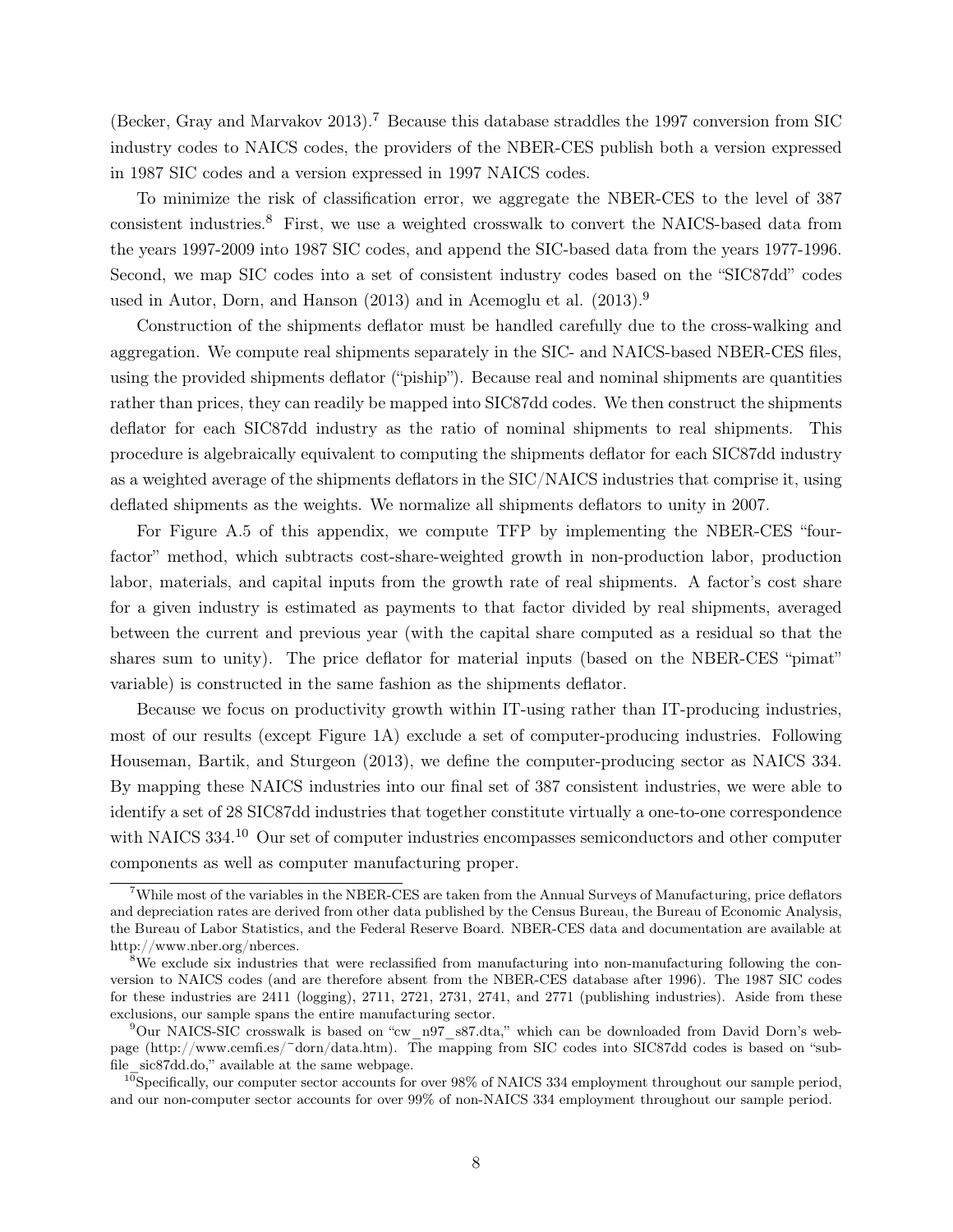Table A.1 reports the mean and standard deviation of each of our principal outcome variables at decadal intervals, both for our full sample and for a restricted sample of industries in SIC 34-38 (for which data on technology usage are available; further details are given below). For our preferred productivity measure, real shipments per worker, we report summary statistics both including and excluding computer-producing industries. As documented previously by Houseman and coauthors, excluding these industries noticeably reduces the measured rate of productivity growth in manufacturing. For the remaining outcomes, we report summary statistics only for non-computer-producing industries (as computer industries have considerably less influence on the evolution of manufacturing output and employment when these outcomes are examined separately).

#### 5.2 Data Construction: IT Intensity

We employ two measures of industry-level IT intensity: rates of computer investment, and usage of a set of manufacturing technologies.

We observe each industry's expenditures on computers and peripheral equipment for the years 1977, 1982, 1987, 1992, 2002, and 2007 (comparable data are not available for 1997).<sup>11</sup> After mapping all computer investment data into  $SIC87dd$  codes,<sup>12</sup> we define an industry's raw computer investment rate as 100 times the ratio of its computer expenditures to its total capital expenditures. We impute a small number of missing values.<sup>13</sup> Our preferred measure of computer investment rates is a weighted average of the 1977, 1982, 1987, 1992, 2002, and 2007 rates. To account for the unavailability of 1997 computer investment rates, we place weight 5/32 on the 1977-1992 rates and weight 3/16 on the 2002 and 2007 rates (so that the weighted average year is 1992, the midpoint of 1977–2007). We also report results using 1977/1982 rates, 1987/1992 rates, and 2002/2007 rates (in each case computing the simple average of computer investment rates in the indicated years).

Our measure of technology usage is derived from the US Census Bureau's 1988 and 1993 Surveys of Manufacturing Technology (SMT), which queries manufacturing plants on their usage of 17 advanced manufacturing technologies.<sup>14</sup> Our SMT measure of IT intensity is defined as the

<sup>&</sup>lt;sup>11</sup>Computer investment data for 1977, 1982, and 1987 were provided to us by Eli Berman. Data for 1992 were transcribed from the manufacturing industry series at http://www.census.gov/prod/www/economic\_census.html. Data for 2002 and 2007 were downloaded using the US Census Bureau's American FactFinder tool (tables EC0231I3 and EC0731I1, respectively).

<sup>&</sup>lt;sup>12</sup>The data for 1977, 1982, and 1987 are expressed in 1972 SIC codes; 1992 data are expressed in 1987 SIC codes; 2002 data are expressed in 2002 NAICS codes; and 2007 data are expressed in 2007 NAICS codes. We apply crosswalks sequentially to map data into SIC87dd codes. The 1972-1987 SIC crosswalk is downloaded from http://www.nber.org/nberces. The 2002-1997 NAICS crosswalk is downloaded from http://www.census.gov/econ/census02/data/bridge. The 2007-2002 NAICS crosswalk is downloaded from American FactFinder (table EC0700CBDG1).

<sup>13</sup>Computer investment data are available for all 387 SIC87dd industries in the years 1977, 1982, 1987, and 2002. We impute missing 1992 values for 27 industries by linearly interpolating their 1987 and 2002 computer investment rates. We impute missing 2007 values for two industries by extrapolating from their 2002 computer investment rates using manufacturing-wide changes in computer investment rates between 2002 and 2007.

 $14$ SMT data were used by Doms, Dunne, and Troske (1997) in their plant-level analysis of technology and skill upgrading in manufacturing. Kenneth Troske generously aggregated these confidential plant-level data to the industry level for use by other researchers. The 17 technologies included in the SMT are automatic guided vehicle systems; automatic sensors used on inputs; automatic sensors used on final products; automatic storage/retrieval systems; computer aided design (CAD); CAD controlled machines; digital CAD; technical data network; factory network; in-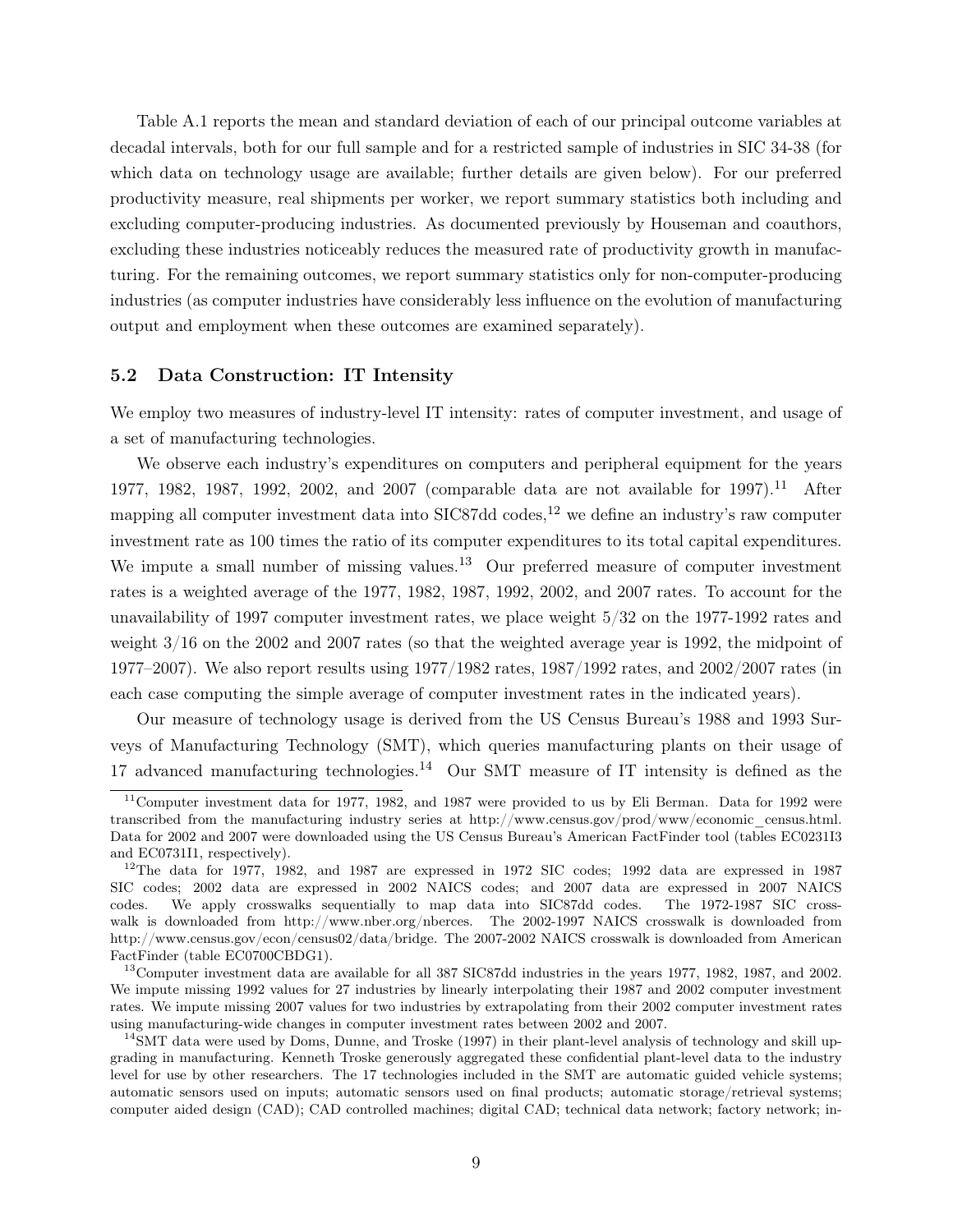employment-share-weighted fraction of these 17 technologies used by plants within an industry, averaged between the 1988 and 1993 surveys.<sup>15</sup> Presumably because of the specialized nature of the survey questions, SMT data are available only for the 148 SIC87dd industries that comprise SIC codes 34-38 (with the number of industries falling to 120 when we exclude computer-producing industries). All analyses using SMT data are conducted on this reduced set of industries.

Table A.2 provides summary statistics for each of our IT measures. Table A.3 reports the correlation between each pair of IT measures. In keeping with our implicit assumption that computer investment rates proxy for "permanent" differences in industries' susceptibility to computerization, these rates are positively correlated over time. Consistent with our concerns stated in the text regarding the best way to measure IT-intensity, computer investment rates are uncorrelated with our measure of technology usage in the restricted set of industries for which SMT data are available.

To facilitate comparison of estimated coefficients across different measures of IT intensity, we standardize all IT measures to have zero mean and unit standard deviation across employmentweighted industries.

#### 5.3 Additional Results using Main Regression Specification

The figures at the end of this appendix perform additional analyses that we were unable to include in the main body of the paper. As per equation (1) in the paper, our regression model takes the form

$$
\log Y_{jt} = \gamma_{\mathbf{j}} + \delta_{\mathbf{t}} + \sum_{t=81}^{09} \beta_t \times IT_j + e_{jt},
$$

where log Y is 100 times the log of an outcome of interest,  $\gamma$  is a vector of industry fixed effects,  $\delta$ is a vector of time dummies,  $IT$  is a static measure of industry IT-intensity, and  $e$  is an error term. This specification normalizes the coefficient on the IT variable to zero in the base year, and hence the series  $\{\beta_{81}, \beta_{82}, ..., \beta_{09}\}\$  may be read as the level of the coefficient on IT in each subsequent year relative to 1980. See the main text for additional details.

A priori, it is possible that an IT investment measure that focused on the most recent years of IT investments—rather than averaging over three decades—might prove more predictive of recent industry-level changes in productivity, output, and employment since such a measure would better reflect the current locus of the IT frontier. As a check on this possibility, Figures A.1 through A.4 explore the relationship between IT and productivity, output, and employment using several different vintages of our computer investment variable. In each of these figures, the 1977–2007 series uses computer investment rates averaged over 1977, 1982, 1987, 1992, 2002, and 2007, as described

tercompany network; programmable controllers; computers used on the factory floor; numerically controlled machines; flexible manufacturing systems/cells; material working lasers; pick and place robots; and other robots. See Doms, Dunne and Troske (1997) for further details on the SMT data.

<sup>&</sup>lt;sup>15</sup>The 1988 SMT data are expressed in 1977 SIC codes, while the 1993 SMT data are expressed in 1987 SIC codes. We convert the 1988 data into 1987 SIC codes using the crosswalk at http://www.census.gov/epcd/www/SIC1987%20to%20SIC1977%20correspondence%20tables.pdf, and then aggregate the 1988 and 1993 data to the level of SIC87dd industries.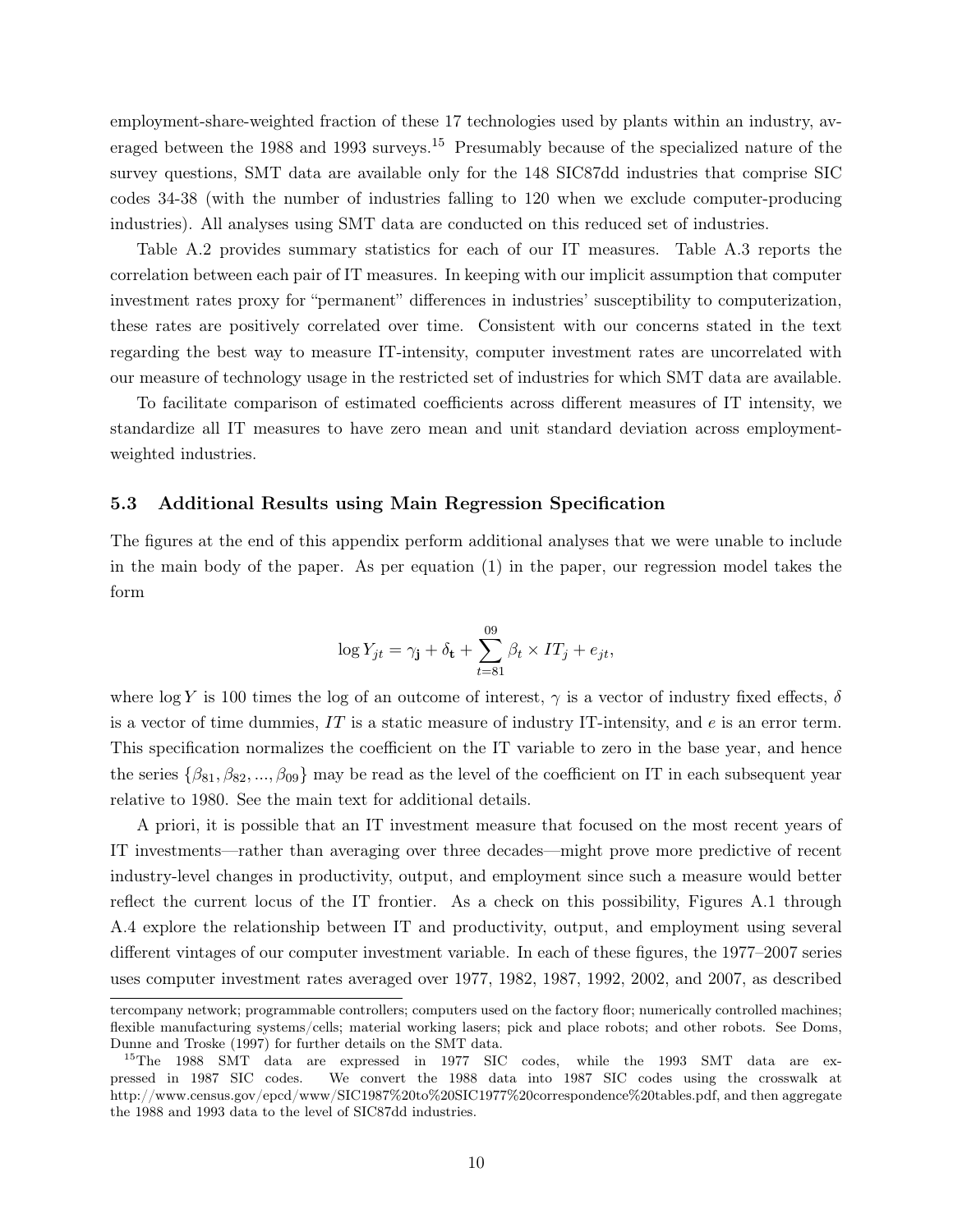above. The remaining series use computer investment rates averaged between the indicated years. All of these measures have been standardized to have zero mean and unit standard deviation across employment-weighted industries.

Figure A.1 suggests that the choice of vintage does not qualitatively affect our results on labor productivity. Each of the three vintages shown  $(1977/1982, 1987/1992,$  and  $2002/2007)$  indicates that IT-intensive industries experienced relatively faster productivity growth during the late 1990s but not during the 2000s. The strongest evidence for a late 1990s productivity boom actually comes from the oldest computer investment data (1977/1982), suggesting that attenuation bias is unlikely to be driving our findings. Similar statements apply to our results on output and employment. Figures A.2, A.3, and A.4 show that IT-intensive industries have experienced relative declines in real shipments, nominal shipments, and employment since 1990. These figures provide some reassurance that our results are not sensitive to the precise timing of the IT measure.

Supplementing the outcomes investigated in the main text of the paper, Figures A.5, A.6, A.7, and A.8 explore the connection between IT intensity and four additional outcomes: TFP, nominal value added, the shipments deflator, and the wage bills paid to non-production and production workers.

Our TFP results (Figure A.5) reveal no evidence of relatively faster productivity growth in ITusing industries. When measured by technology usage, IT intensity is essentially uncorrelated with TFP growth between 1990 and 2009. When measured by computer investments, IT intensity is actually negatively correlated with TFP growth over this period. While we prefer real shipments per worker as a measure of productivity (since TFP relies on potentially erroneous input price deflators), these results underscore the non-robustness of the relationship between IT and productivity in manufacturing industries.

The results for nominal value added (Figure A.6) parallel those for real and nominal shipments. Using either measure of IT intensity (computer investments or technology usage), IT-intensive industries experienced relative declines in nominal value added beginning in the early 1990s. Although real and nominal shipments are our preferred output measures because they are not susceptible to problems arising from changes in input deflators, it is reassuring that nominal value added yields similar conclusions.

In Figure A.7, we find no evidence that IT-intensive industries have experienced relative declines in their shipments deflators (i.e., output prices). This is a surprising result: if IT allows firms to lower production costs, one would expect prices to fall in IT-intensive industries. It is theoretically possible, however, that declining production costs are offset by increases in product quality that cannot be detected in our data.

Finally, Figure A.8 provides ambiguous evidence on the relationship between IT and skill intensity. While both computer investments and technology usage are associated with declines in the wage bill paid to both non-production and production labor, the measures disagree as to whether IT-using industries experience steeper declines in non-production or in production labor. Panel A confirms the earlier finding of Berman, Bound, and Griliches (1994) and subsequent authors that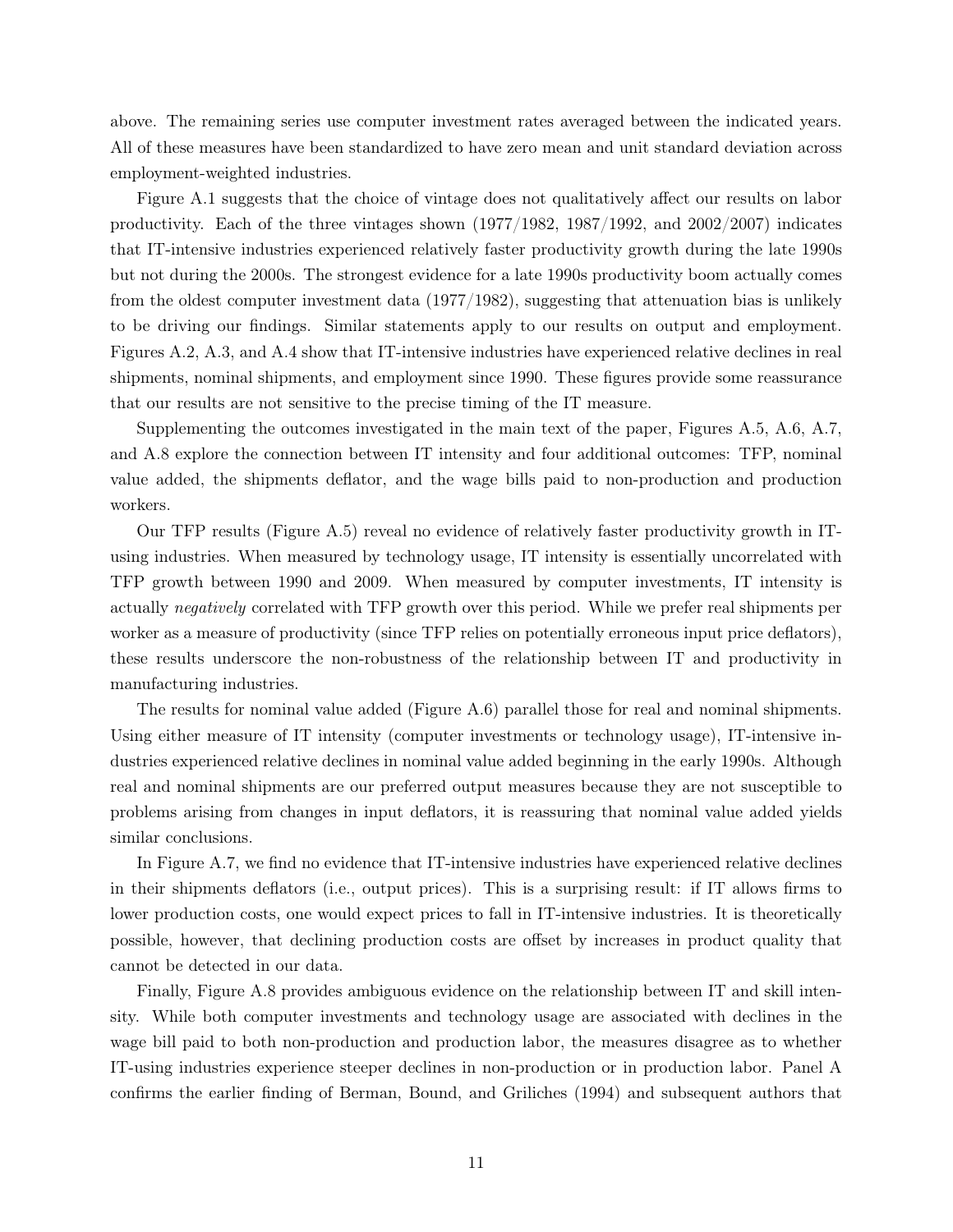rates of computer investment are positively correlated with the ratio of non-production labor to production labor. Panel B shows, if anything, the opposite result when IT is measured by technology usage.<sup>16</sup> A possible explanation for these contradictory findings is that IT may complement some types of non-production workers (such as managers) while substituting for others (such as clerical workers). Computer investments and technology usage may differ in the relative strength of these complementarities and substition effects.

#### 5.4 Results using Changes in the Rate of Computer Investment

As a final exercise, Table A.4 addresses the possibility that changes in the rate of computer investment may be more predictive of productivity growth and output growth than the *levels* of this rate. The ratio of computer investments to total capital expenditures may be influenced by factors that have little to do with an industry's susceptibility to computerization, such as the depreciation rate of its non-computer capital. For each of our core outcomes, we therefore run a regression of the form

$$
\Delta \log Y_{jt} = \delta_{\mathbf{t}} + \beta \times \Delta T T_{jt} + e_{jt},
$$

where  $\log Y$  is 100 times the log of an outcome of interest, IT is 100 times the ratio of computer investments to total investments, the  $\Delta$  operator signifies annualized changes over 5- or 10-year periods, and  $\delta$  is a full set of time effects. In a departure from the rest of the paper, the computer investment rate used here is not standardized to have zero mean and unit standard deviation (results are qualitatively similar when we use standardized measures). We pool annualized changes over the periods 1977-1982, 1982-1987, 1987-1992, 1992-2002, and 2002-2007. Except for column (1), all specifications exclude computer-producing industries.

The results provide little indication that changes in the rate of computer investment are predictive of productivity or output growth. Columns (1) and (2) show that changes in real shipments per worker are actually slightly negative correlated with changes in computer investment, whether or not we exclude computer-producing industries.<sup>17</sup> Changes in real shipments, nominal shipments, employment, and wage bills are uncorrelated with changes in the rate of computer investment. We do however find that industries experiencing faster growth in computer investments also experience modestly faster growth in their use of non-production labor (with little change in their use of production labor), a finding consistent with our evidence of skill upgrading in Panel A of Figure A.8.

<sup>&</sup>lt;sup>16</sup>Although Panel A and Panel B are estimated on different samples (with Panel B restricted to SIC 34-38), unreported results using computer investment rates in the restricted SIC 34-38 sample are qualitatively similar to Panel A.

<sup>&</sup>lt;sup>17</sup>Unlike Figure 1A, where excluding the computer sector substantially dampens the positive correlation between computer investments and productivity growth, doing so here actually leads to a less-negative correlation between changes in the rate of computer investment and changes in productivity. These findings can be reconciled by noting that computer-producing industries experienced relatively sluggish growth (and sometimes declines) in the rate of computer investment over the period 1977-2007.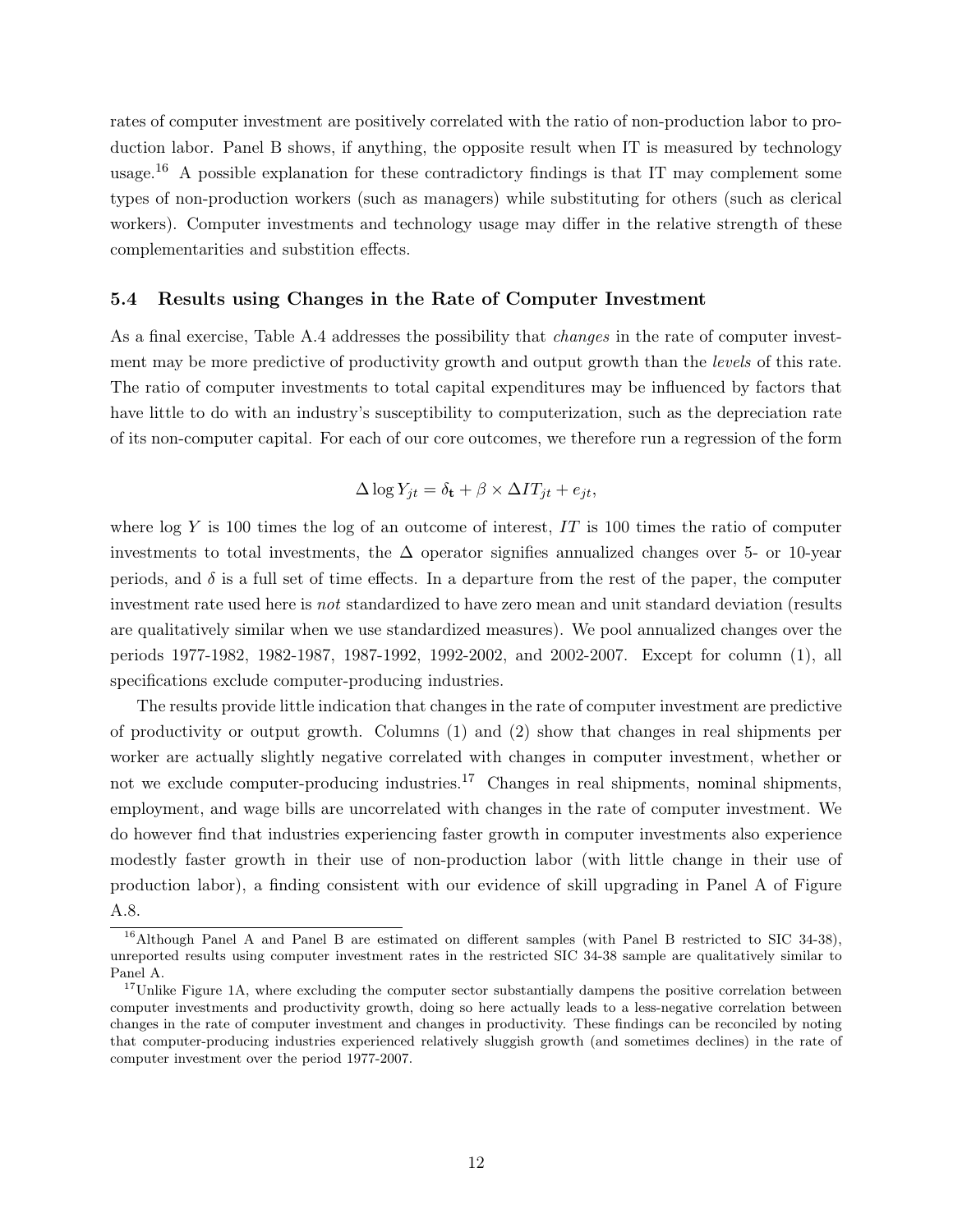## A Appendix Figures and Tables



Figure A.1: Computer Investment Rates and Log Real Shipments per Worker, 1980-2009

Notes: Coefficients from regressions of 100 x log real shipments per worker on measures of IT intensity. The sample consists of 359 non-computer-producing manufacturing industries, observed at annual frequency over 1980-2009. Each industry's IT intensity is defined as the ratio of its computer investments to its total investments, averaged over the indicated years. The 1977-2007 series averages this ratio over the years 1977, 1982, 1987, 1992, 2002 and 2007 (no 1997 measure is available), placing slightly greater weight on the last two periods to compensate for the absence of the 1997 measure). For the remaining series, we take the simple average of the computer investment ratios in the indicated years. Each measure of IT intensity is then standardized so that the final measure has zero mean and unit standard deviation across employment-weighted industries. Real shipments are expressed in constant dollars using industry-specific price deflators. We regress 100 x log real shipments per worker on industry fixed effects, year effects, and IT intensity x year interactions (omitting the 1980 interaction). Industries are weighted by their average share of total manufacturing employment over the sample period.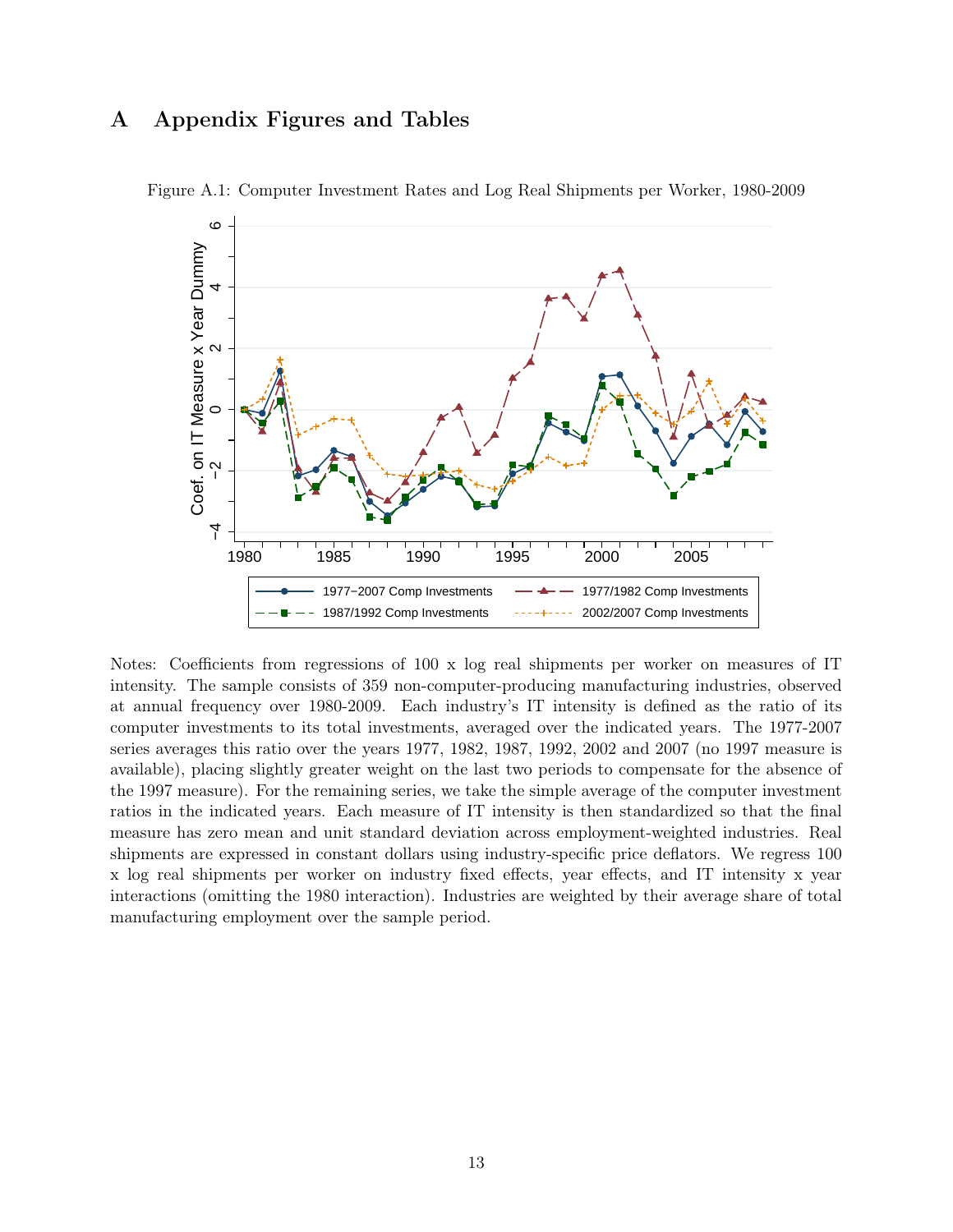

Figure A.2: Computer Investment Rates and Log Real Shipments, 1980-2009

Notes: See Figure A.1 for details.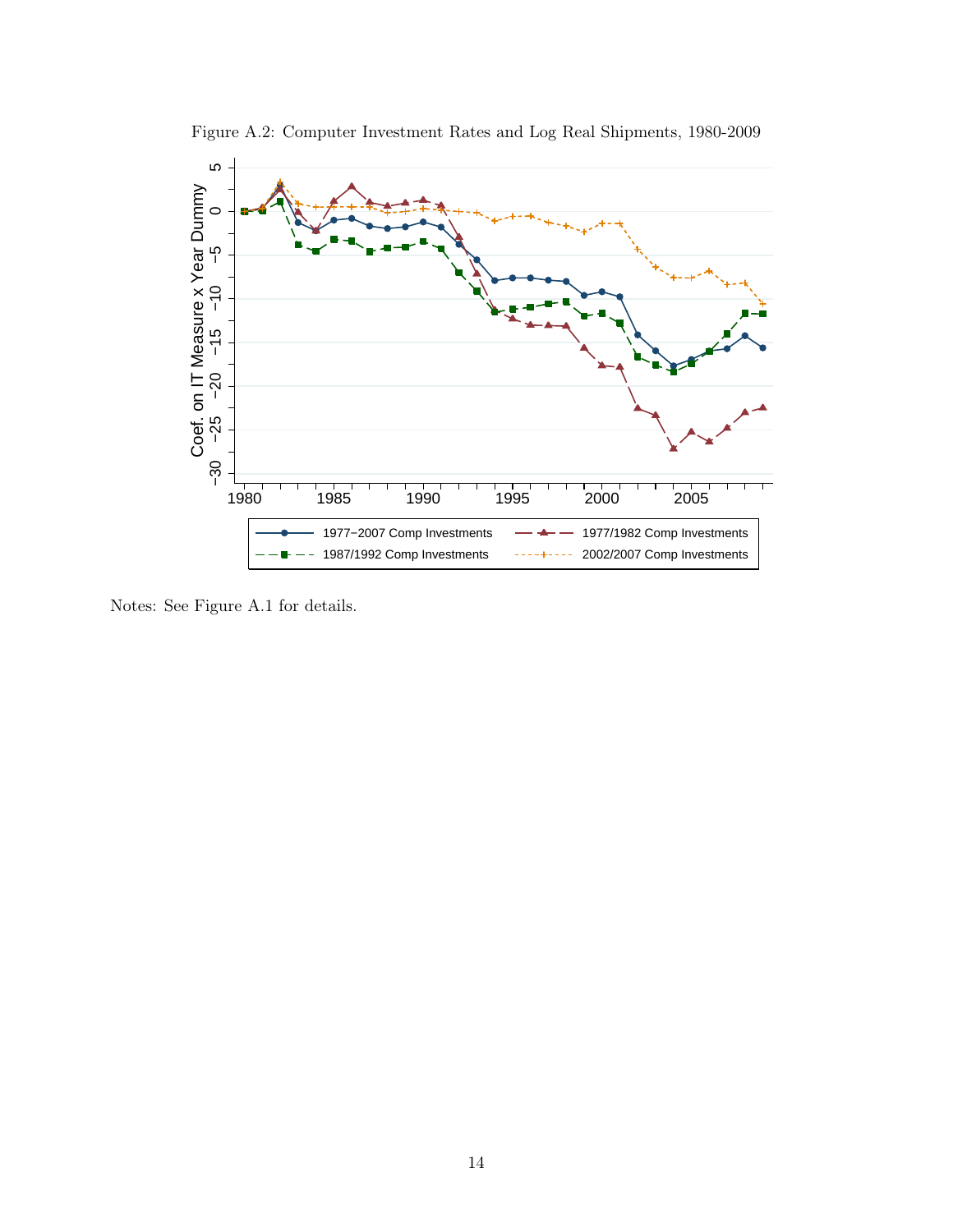

Figure A.3: Computer Investment Rates and Log Nominal Shipments, 1980-2009

Notes: See Figure A.1 for details.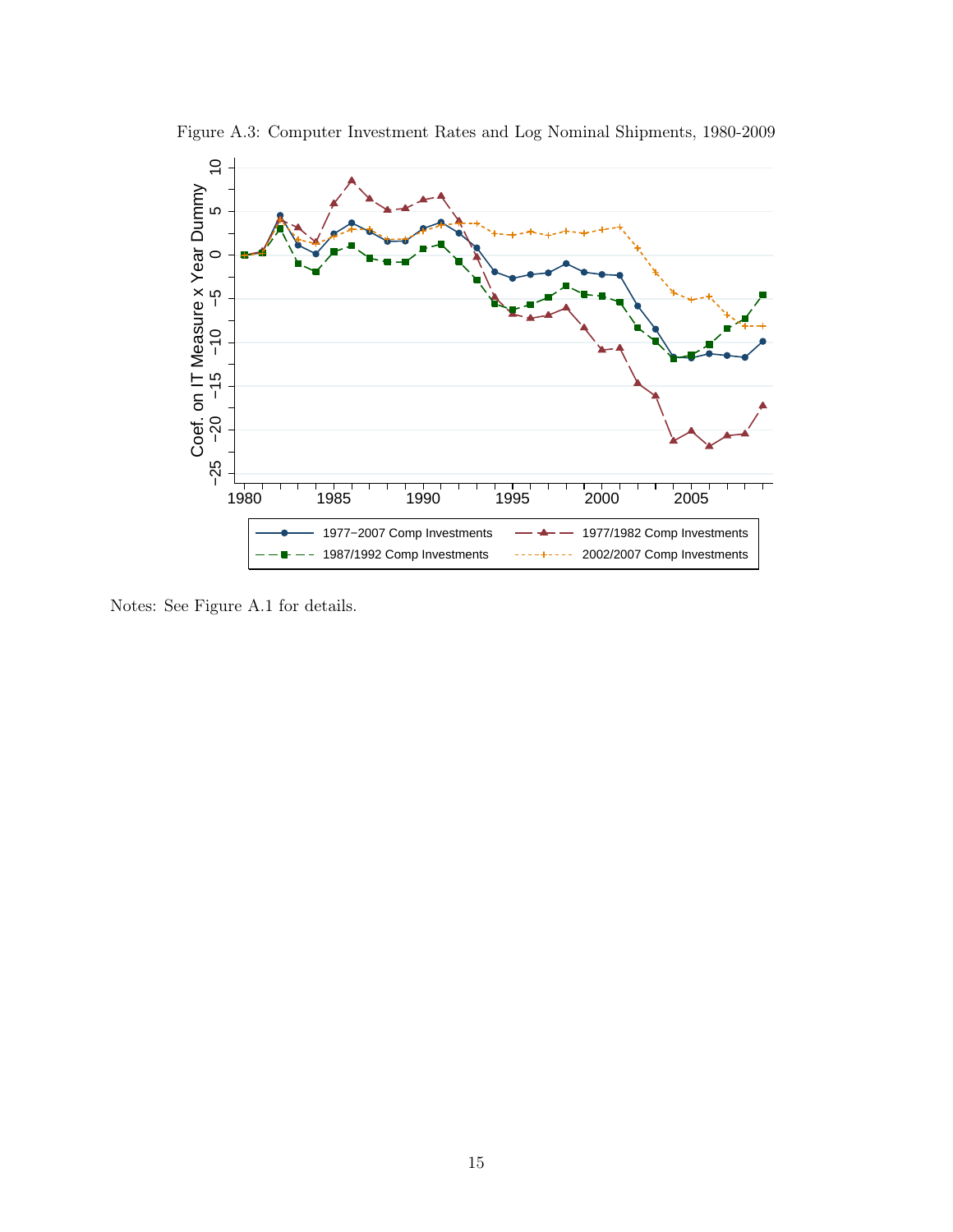

Figure A.4: Computer Investment Rates and Log Employment, 1980-2009

Notes: See Figure A.1 for details.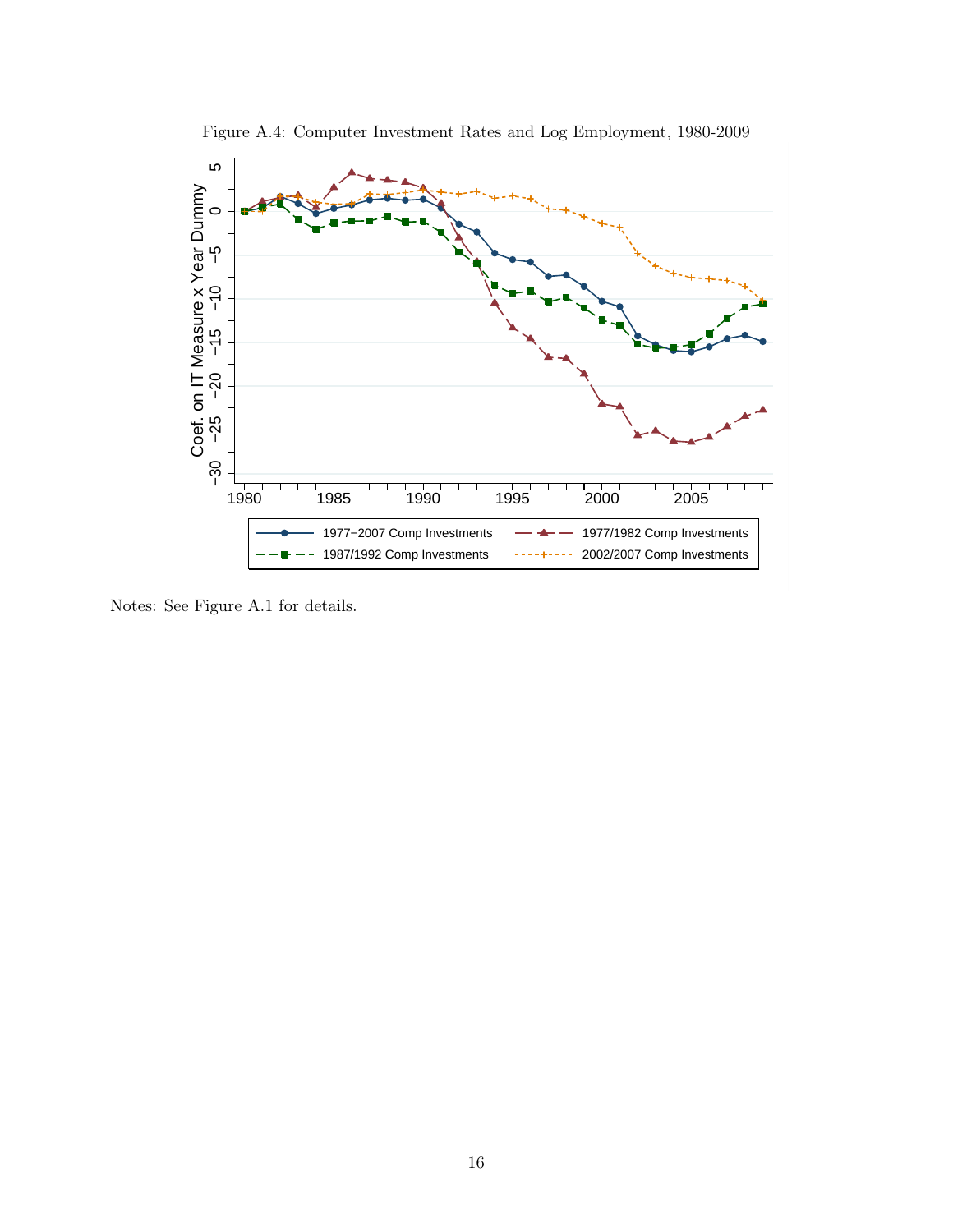

Figure A.5: IT Measures and Log TFP, 1980-2009

Notes: Coefficients from regressions of 100 x log TFP on measures of IT intensity. For the series labeled "1977-2007 Comp Investments," the sample consists of 359 non-computer-producing manufacturing industries. For the series labeled "1988/1993 Technology Usage," the sample consists of 120 non-computer-producing manufacturing industries that fall within SIC codes 34-38. In the technology usage series, an industry's IT intensity is defined as the employment-weighted share of 17 advanced manufacturing technologies used by plants within that industry. As with the computer investment measure, the technology usage measure is standardized to have zero mean and unit standard deviation across employment-weighted industries. The regression specification parallels that used throughout the paper. The 95-percent confidence intervals are based on standard errors clustered on industry. See Figure 1 of the paper for further details.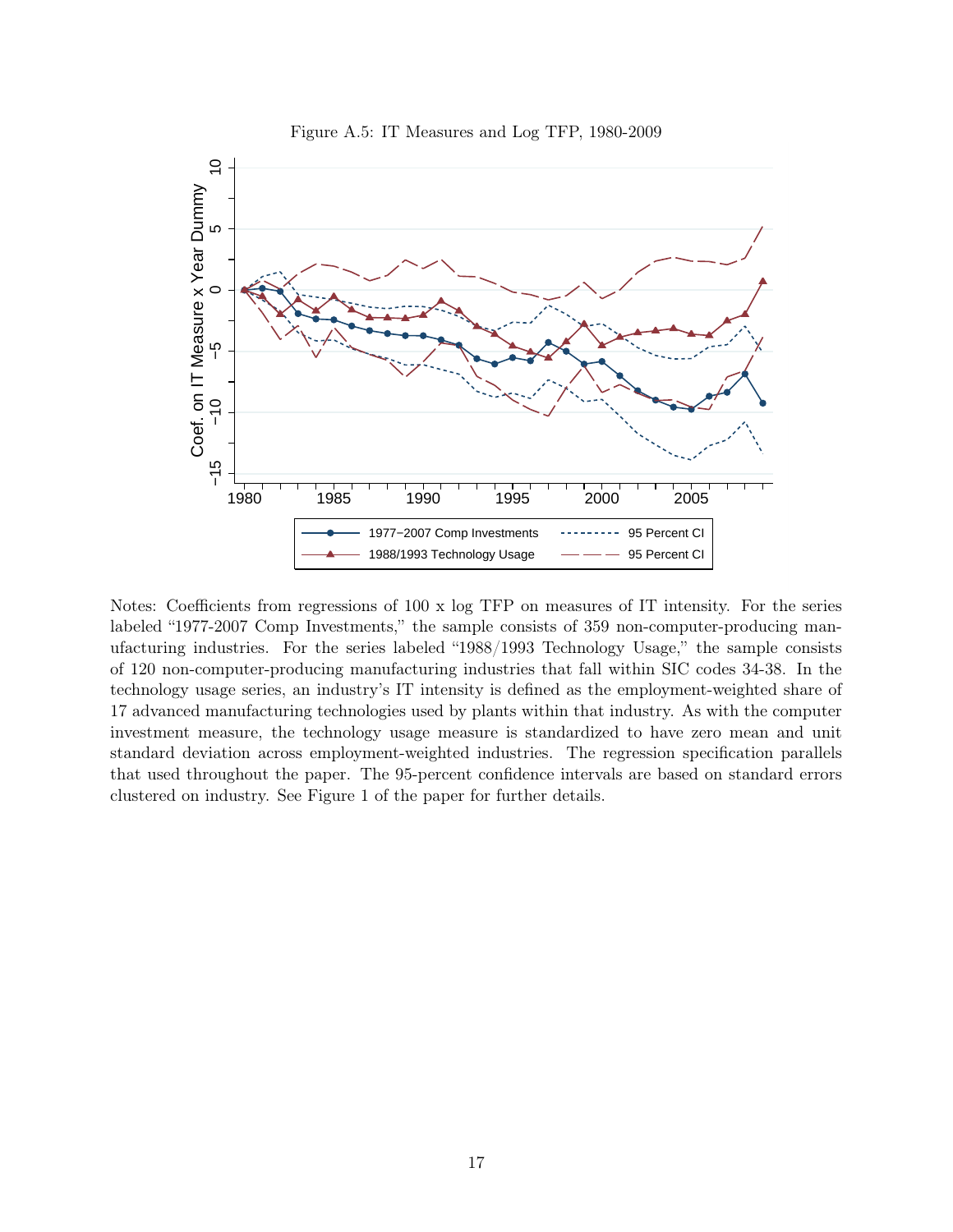

Figure A.6: IT Measures and Log Nominal Value Added, 1980-2009

Notes: Nominal value added is computed as nominal shipments minus the nominal cost of materials. See Figure A.5 for details on the regression specifications underlying this figure.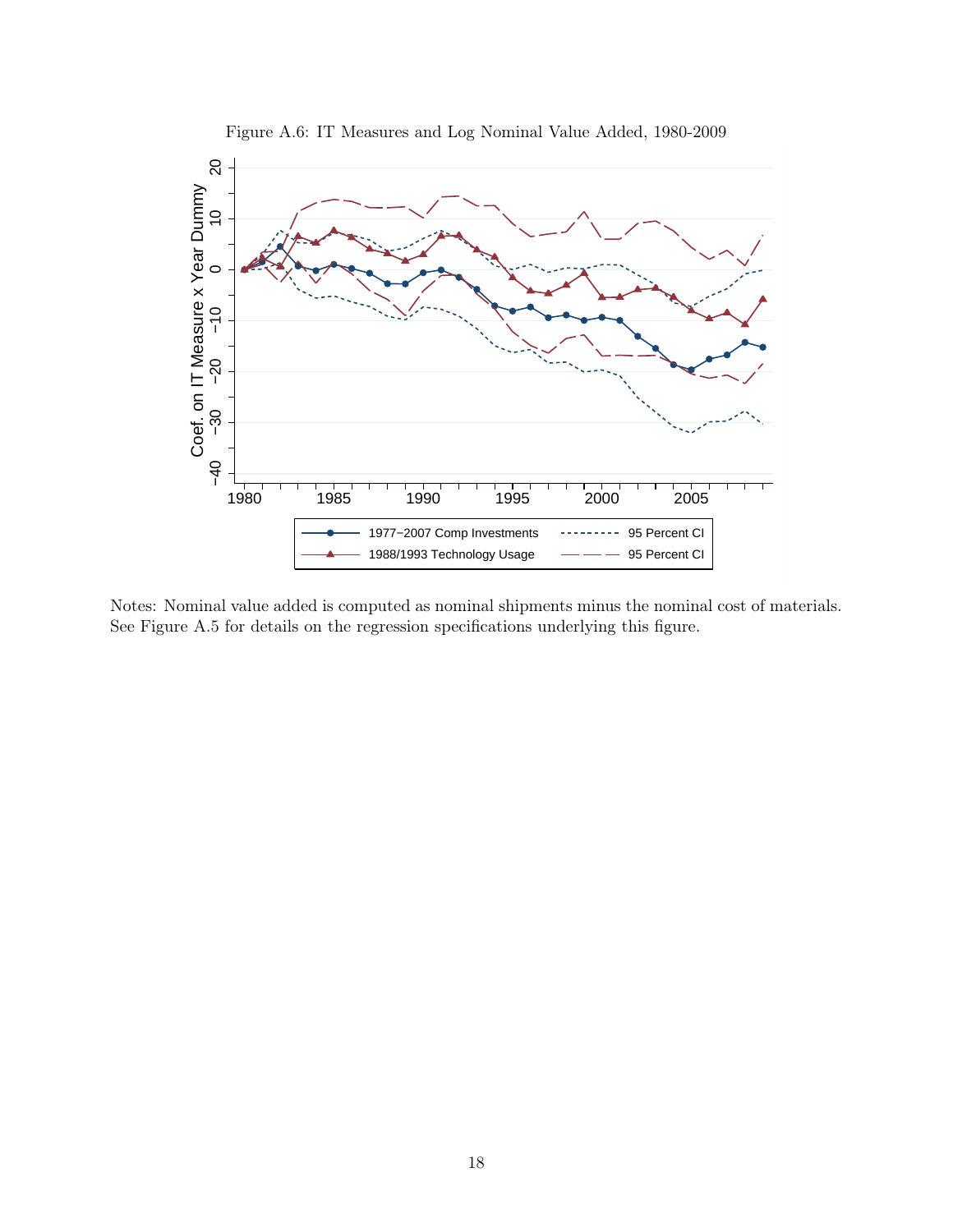

Figure A.7: IT Measures and Log Shipments Deflator, 1980-2009

Notes: See the text of this appendix for details on the construction of the shipments deflator. See Figure A.5 for details on the regression specifications underlying this figure.





Notes: Panel A defines IT intensity on the basis of 1977-2007 computer investments. Panel B defines IT intensity on the basis of 1988/1993 technology usage. See Figure A.5 for additional details.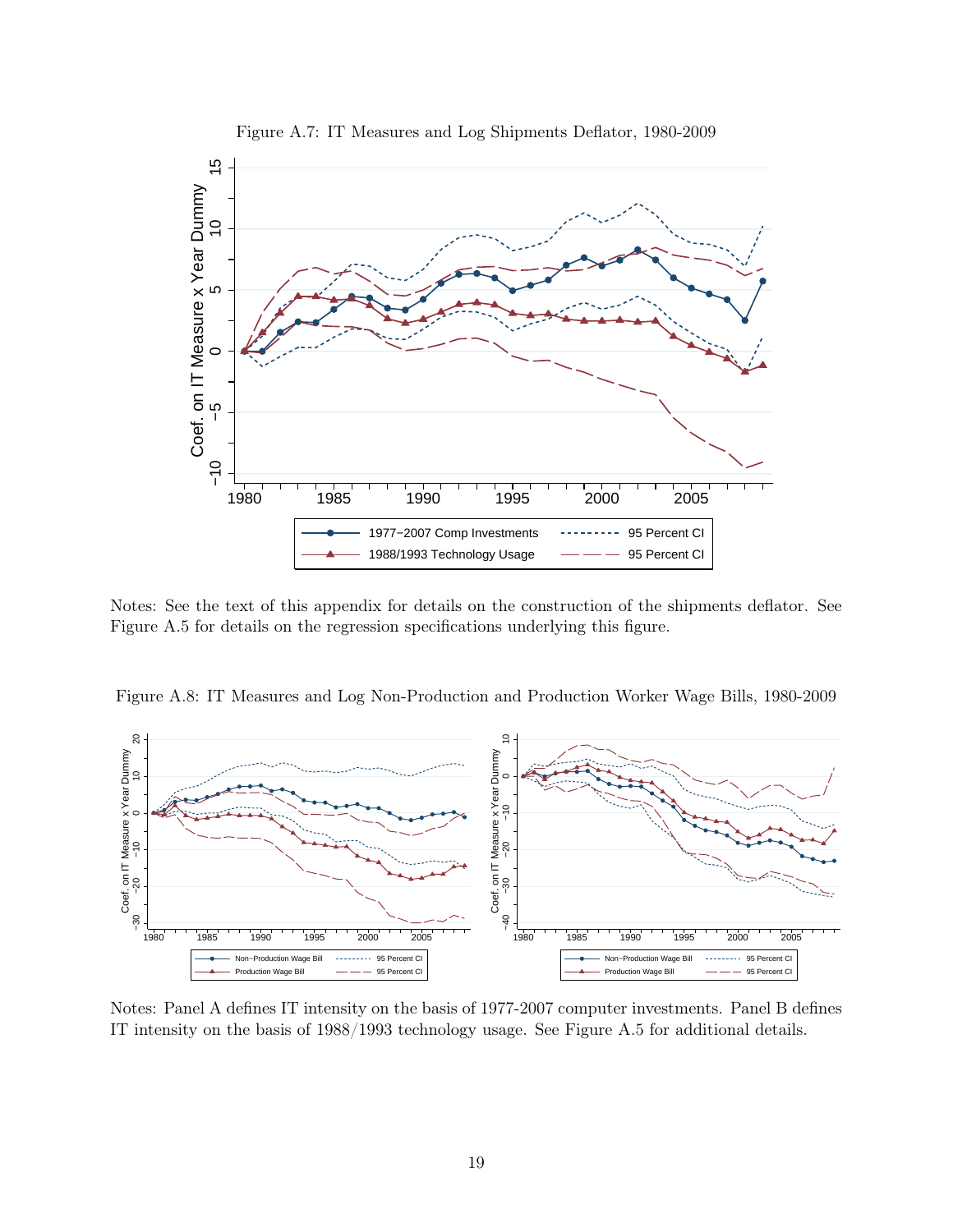|                             |     | <b>Full Sample</b> |        |        |        |     | Restricted Sample (SICs 34-38) |        |        |        |
|-----------------------------|-----|--------------------|--------|--------|--------|-----|--------------------------------|--------|--------|--------|
|                             | N   | 1980               | 1990   | 2000   | 2009   | N   | 1980                           | 1990   | 2000   | 2009   |
| Log Real Shipments/Worker   | 387 | 4.80               | 5.10   | 5.46   | 5.66   | 148 | 4.58                           | 4.92   | 5.44   | 5.67   |
| (Including Computer Sector) |     | (0.96)             | (0.81) | (0.60) | (0.64) |     | (1.12)                         | (0.84) | (0.43) | (0.49) |
| Log Real Shipments/Worker   | 359 | 4.97               | 5.21   | 5.48   | 5.64   | 120 | 4.93                           | 5.15   | 5.47   | 5.62   |
| (Excluding Computer Sector) |     | (0.64)             | (0.65) | (0.62) | (0.65) |     | (0.38)                         | (0.41) | (0.45) | (0.46) |
| Log Real Shipments          | 359 | 9.39               | 9.57   | 9.82   | 9.53   | 120 | 9.43                           | 9.55   | 9.87   | 9.64   |
|                             |     | (1.19)             | (1.23) | (1.30) | (1.47) |     | (1.10)                         | (1.13) | (1.21) | (1.20) |
| Log Nominal Shipments       | 359 | 8.78               | 9.28   | 9.67   | 9.56   | 120 | 8.80                           | 9.27   | 9.72   | 9.70   |
|                             |     | (1.17)             | (1.22) | (1.29) | (1.46) |     | (1.11)                         | (1.18) | (1.24) | (1.19) |
| Log Employment              | 359 | 4.43               | 4.36   | 4.34   | 3.89   | 120 | 4.50                           | 4.40   | 4.39   | 4.03   |
|                             |     | (1.07)             | (1.13) | (1.21) | (1.29) |     | (0.98)                         | (1.04) | (1.09) | (1.08) |
| Log Real Wage Bill          | 359 | 7.99               | 7.97   | 8.06   | 7.65   | 120 | 8.20                           | 8.15   | 8.24   | 7.91   |
|                             |     | (1.14)             | (1.18) | (1.25) | (1.36) |     | (1.07)                         | (1.12) | (1.15) | (1.11) |

| Table A.1: Means and Standard Deviations of Key Outcome Variables |  |
|-------------------------------------------------------------------|--|
|-------------------------------------------------------------------|--|

Notes: Real shipments are deflated to 2007 dollars using industry-specific price deflators; real wage bill is deflated to 2007 dollars using the Personal Consumption Expenditures series. Real shipments, nominal shipments, and real wage bill are expressed in millions of dollars; employment is expressed in thousands; and real shipments per worker is expressed in thousands of dollars. All calculations are weighted by industries' average share of manufacturing employment over 1980-2009.

|                                | Including Computer-Producing Industries |              |        |      | <b>Excluding Computer-Producing Industries</b> |     |              |        |      |       |
|--------------------------------|-----------------------------------------|--------------|--------|------|------------------------------------------------|-----|--------------|--------|------|-------|
|                                | N                                       | Mean<br>(SD) | Median | Min  | Max                                            | N   | Mean<br>(SD) | Median | Min  | Max   |
| 1977-2007 Computer Investments | 387                                     | 5.65         | 5.07   | 0.46 | 22.58                                          | 359 | 4.95         | 4.55   | 0.46 | 16.62 |
|                                |                                         | (3.80)       |        |      |                                                |     | (2.95)       |        |      |       |
| 1977/1982 Computer Investments | 387                                     | 2.74         | 1.82   | 0.00 | 28.24                                          | 359 | 2.14         | 1.55   | 0.00 | 17.37 |
|                                |                                         | (3.40)       |        |      |                                                |     | (2.02)       |        |      |       |
| 1987/1992 Computer Investments | 387                                     | 7.25         | 5.78   | 0.00 | 31.28                                          | 359 | 6.07         | 4.96   | 0.00 | 28.55 |
|                                |                                         | (6.16)       |        |      |                                                |     | (4.60)       |        |      |       |
| 2002/2007 Computer Investments | 387                                     | 6.73         | 5.95   | 0.00 | 23.50                                          | 359 | 6.37         | 5.71   | 0.00 | 23.50 |
|                                |                                         | (4.01)       |        |      |                                                |     | (3.85)       |        |      |       |
| 1988/1993 Technology Adoption  | 148                                     | 37.75        | 36.57  | 9.96 | 69.39                                          | 120 | 35.71        | 33.41  | 9.96 | 69.39 |
|                                |                                         | (14.27)      |        |      |                                                |     | (14.71)      |        |      |       |

Table A.2: Summary Statistics for Measures of Investment Technology

Notes: The four computer investment measures are defined as 100 times the ratio of an industry's computer investments to its total investments, averaged over the indicated years. The 1977-2007 series averages this ratio over the years 1977, 1982, 1987, 1992, 2002 and 2007 (no 1997 measure is available), placing slightly greater weight on the last two periods to compensate for the absence of the 1997 measure). For the remaining series, we take the simple average of the computer investment ratios in the indicated years. An industry's technology usage is defined as 100 times the employment-weighted share of 17 advanced manufacturing technologies used by plants within that industry, averaged between 1988 and 1993. The technology usage measure is available only for industries within SIC 34-38. All calculations are weighted by industries' average share of manufacturing employment over 1980-2009.